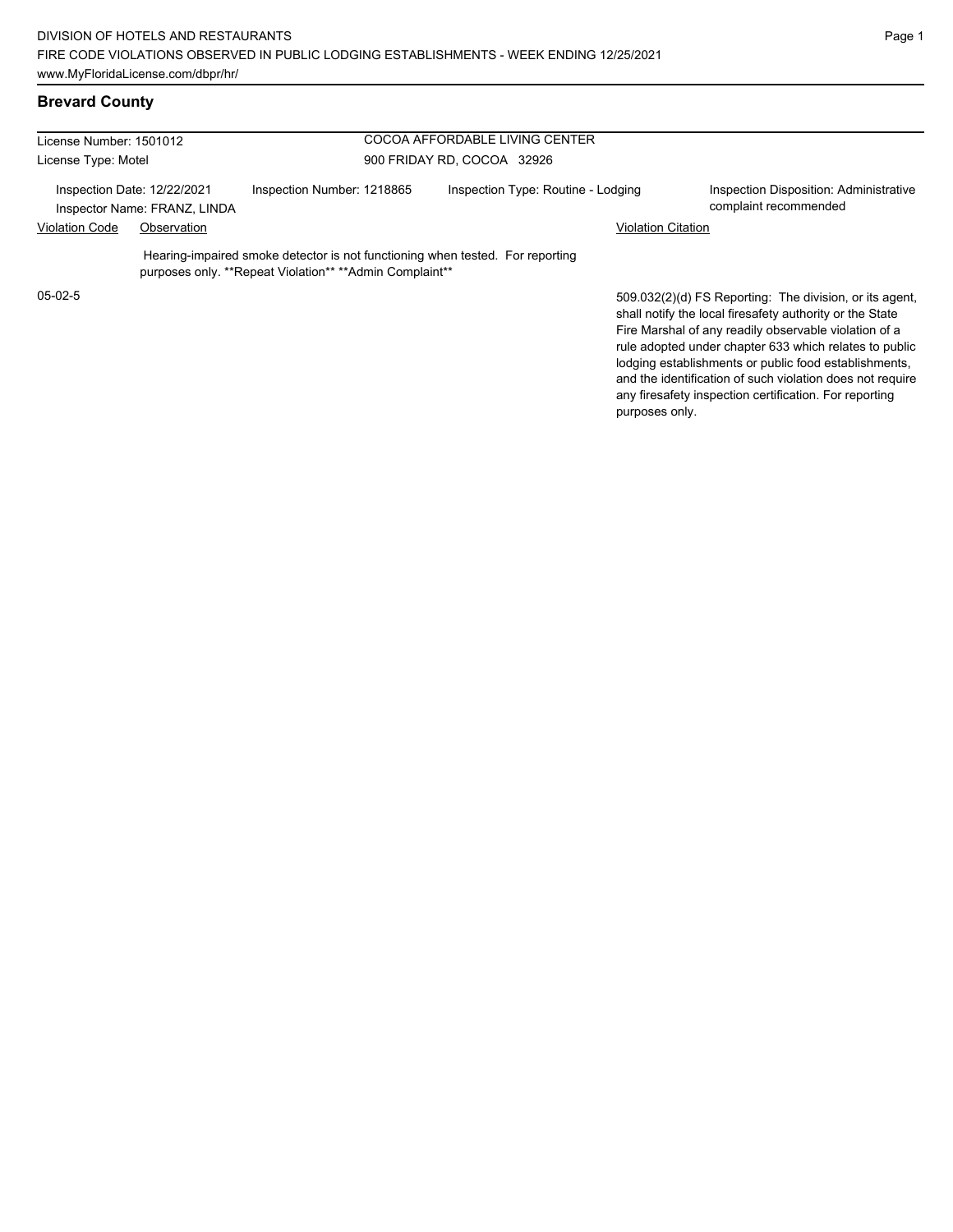# **Broward County**

| License Number: 1610363 |                                                                 |                                                                                                                              | <b>GOLDEN SUN PROPERTIES LLC</b>   |                                                                                                                                                                                                                                                                                     |  |  |  |
|-------------------------|-----------------------------------------------------------------|------------------------------------------------------------------------------------------------------------------------------|------------------------------------|-------------------------------------------------------------------------------------------------------------------------------------------------------------------------------------------------------------------------------------------------------------------------------------|--|--|--|
| License Type: Apartment |                                                                 |                                                                                                                              | 3741 SW 60 TERR, DAVIE 33314       |                                                                                                                                                                                                                                                                                     |  |  |  |
|                         | Inspection Date: 12/22/2021<br>Inspector Name: BARTON, GEOFFREY | Inspection Number: 1528988                                                                                                   | Inspection Type: Routine - Lodging | Inspection Disposition: Inspection<br>Completed - No Further Action                                                                                                                                                                                                                 |  |  |  |
| <b>Violation Code</b>   | Observation                                                     |                                                                                                                              | <b>Violation Citation</b>          |                                                                                                                                                                                                                                                                                     |  |  |  |
|                         | Extinguisher on lower level.                                    | Portable fire extinguisher pressure gauge indicates the extinguisher is in need<br>of recharge. For reporting purposes only. |                                    |                                                                                                                                                                                                                                                                                     |  |  |  |
| $01-02-4$               |                                                                 |                                                                                                                              |                                    | 509.032(2)(d) FS Reporting: (d) The division, or its<br>agent, shall notify the local firesafety authority or the<br>State Fire Marshal of any readily observable violation of<br>a rule adopted under chapter 633 which relates to<br>public lodging establishments or public food |  |  |  |

establishments, and the identification of such violation does not require any firesafety inspection certification.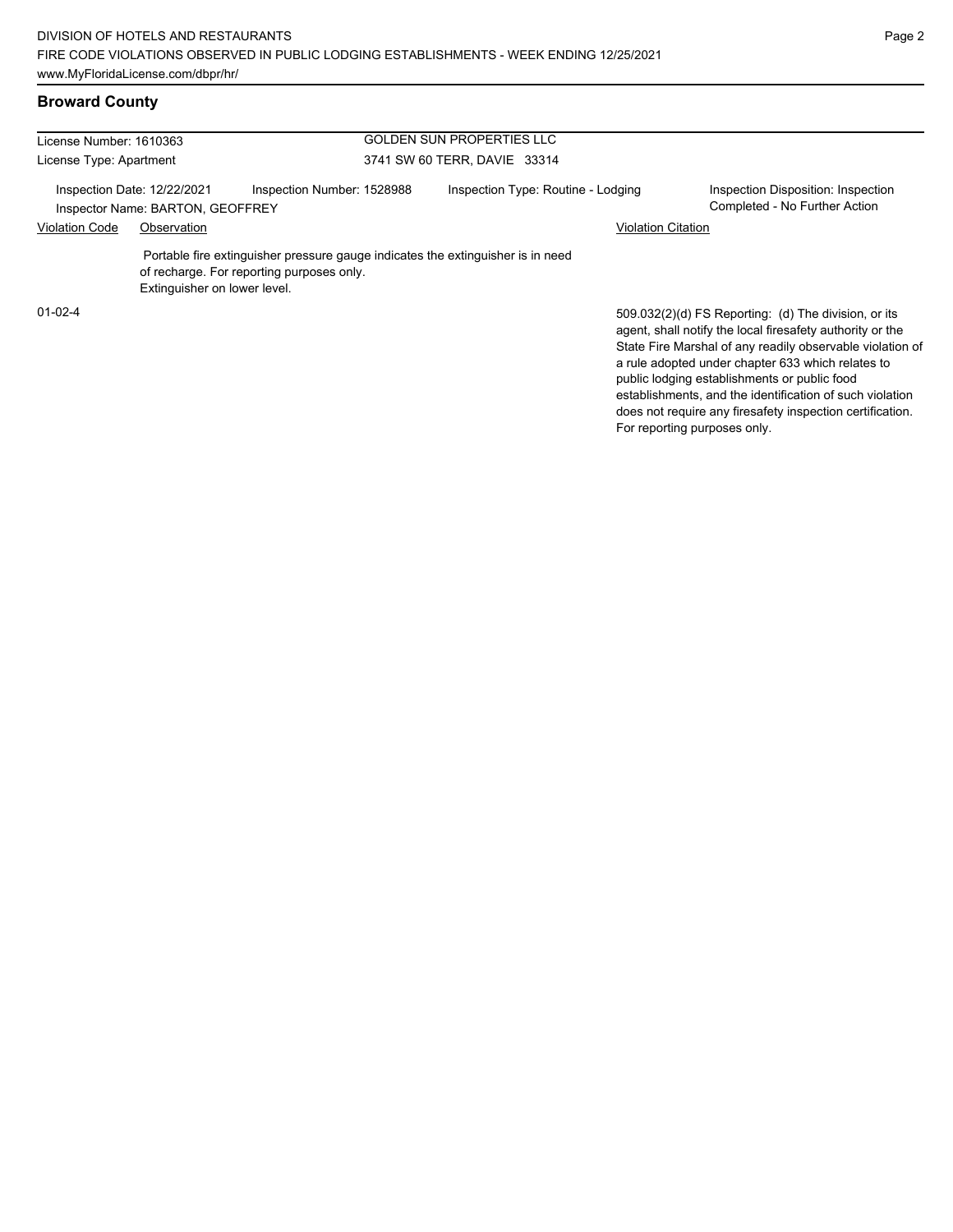| License Number: 2309662              |                                                                  | FLORIDA CITY RENTAL LLC                                        |                                         |                                                                                                                                                                    |                           |                                                                                                                                                                                                                                                                                                                                                                                                                                              |  |  |
|--------------------------------------|------------------------------------------------------------------|----------------------------------------------------------------|-----------------------------------------|--------------------------------------------------------------------------------------------------------------------------------------------------------------------|---------------------------|----------------------------------------------------------------------------------------------------------------------------------------------------------------------------------------------------------------------------------------------------------------------------------------------------------------------------------------------------------------------------------------------------------------------------------------------|--|--|
| License Type: Apartment              |                                                                  |                                                                | 567 - 575 W PALM DR, FLORIDA CITY 33034 |                                                                                                                                                                    |                           |                                                                                                                                                                                                                                                                                                                                                                                                                                              |  |  |
|                                      | Inspection Date: 12/20/2021<br>Inspector Name: LEIDECKER, EDILMA | Inspection Number: 1526390                                     |                                         | Inspection Type: Routine - Lodging                                                                                                                                 |                           | Inspection Disposition: Warning<br>Issued                                                                                                                                                                                                                                                                                                                                                                                                    |  |  |
| <b>Violation Code</b>                | Observation                                                      |                                                                |                                         |                                                                                                                                                                    | <b>Violation Citation</b> |                                                                                                                                                                                                                                                                                                                                                                                                                                              |  |  |
|                                      |                                                                  | locked in a box located at second floor. ** Warning**          |                                         | Portable fire extinguisher locked in a box with no means of access to the fire<br>extinguisher. For reporting purposes only. Observed portable fire extinguisher   |                           |                                                                                                                                                                                                                                                                                                                                                                                                                                              |  |  |
| $01 - 06 - 4$                        |                                                                  |                                                                |                                         |                                                                                                                                                                    |                           | 509.032(2)(d) FS Reporting: (d) The division, or its<br>agent, shall notify the local firesafety authority or the<br>State Fire Marshal of any readily observable violation of<br>a rule adopted under chapter 633 which relates to<br>public lodging establishments or public food<br>establishments, and the identification of such violation<br>does not require any firesafety inspection certification.<br>For reporting purposes only. |  |  |
| License Number: 2329969              |                                                                  |                                                                | <b>JORGE A LOPEZ</b>                    |                                                                                                                                                                    |                           |                                                                                                                                                                                                                                                                                                                                                                                                                                              |  |  |
| License Type: Apartment              |                                                                  |                                                                | 13350 ASWAN RD, OPA-LOCKA 33054         |                                                                                                                                                                    |                           |                                                                                                                                                                                                                                                                                                                                                                                                                                              |  |  |
|                                      | Inspection Date: 12/21/2021<br>Inspector Name: SUAREZ, LEOPOLDO  | Inspection Number: 1524150                                     |                                         | Inspection Type: Routine - Lodging                                                                                                                                 |                           | Inspection Disposition: Inspection<br>Completed - No Further Action                                                                                                                                                                                                                                                                                                                                                                          |  |  |
| <b>Violation Code</b><br>Observation |                                                                  |                                                                | <b>Violation Citation</b>               |                                                                                                                                                                    |                           |                                                                                                                                                                                                                                                                                                                                                                                                                                              |  |  |
|                                      | second floor. ** Repeat Violation**                              |                                                                |                                         | Portable fire extinguisher missing from it's designated location (sign present<br>indicating designated location). For reporting purposes only. On first floor and |                           |                                                                                                                                                                                                                                                                                                                                                                                                                                              |  |  |
| 01-03-4                              |                                                                  |                                                                |                                         |                                                                                                                                                                    |                           | 509.032(2)(d) FS Reporting: (d) The division, or its<br>agent, shall notify the local firesafety authority or the<br>State Fire Marshal of any readily observable violation of<br>a rule adopted under chapter 633 which relates to<br>public lodging establishments or public food<br>establishments, and the identification of such violation<br>does not require any firesafety inspection certification.<br>For reporting purposes only. |  |  |
| License Number: 2300309              |                                                                  |                                                                |                                         | SHIRLEY MAE APARTMENTS                                                                                                                                             |                           |                                                                                                                                                                                                                                                                                                                                                                                                                                              |  |  |
| License Type: Apartment              |                                                                  |                                                                |                                         | 1235 WILMINGTON ST, OPA LOCKA 330543647                                                                                                                            |                           |                                                                                                                                                                                                                                                                                                                                                                                                                                              |  |  |
|                                      | Inspection Date: 12/20/2021<br>Inspector Name: SUAREZ, LEOPOLDO  | Inspection Number: 1513206                                     |                                         | Inspection Type: Routine - Lodging                                                                                                                                 |                           | Inspection Disposition: Administrative<br>complaint recommended                                                                                                                                                                                                                                                                                                                                                                              |  |  |
| <b>Violation Code</b>                | Observation                                                      |                                                                |                                         |                                                                                                                                                                    | <b>Violation Citation</b> |                                                                                                                                                                                                                                                                                                                                                                                                                                              |  |  |
|                                      |                                                                  | extinguisher. For reporting purposes only. No breaking device. |                                         | Portable fire extinguisher locked in a box with no means of access to the fire                                                                                     |                           |                                                                                                                                                                                                                                                                                                                                                                                                                                              |  |  |
| 01-06-4                              |                                                                  |                                                                |                                         |                                                                                                                                                                    |                           | 509.032(2)(d) FS Reporting: (d) The division, or its<br>agent, shall notify the local firesafety authority or the<br>State Fire Marshal of any readily observable violation of<br>a rule adopted under chapter 633 which relates to<br>public lodging establishments or public food<br>establishments, and the identification of such violation<br>does not require any firesafety inspection certification.                                 |  |  |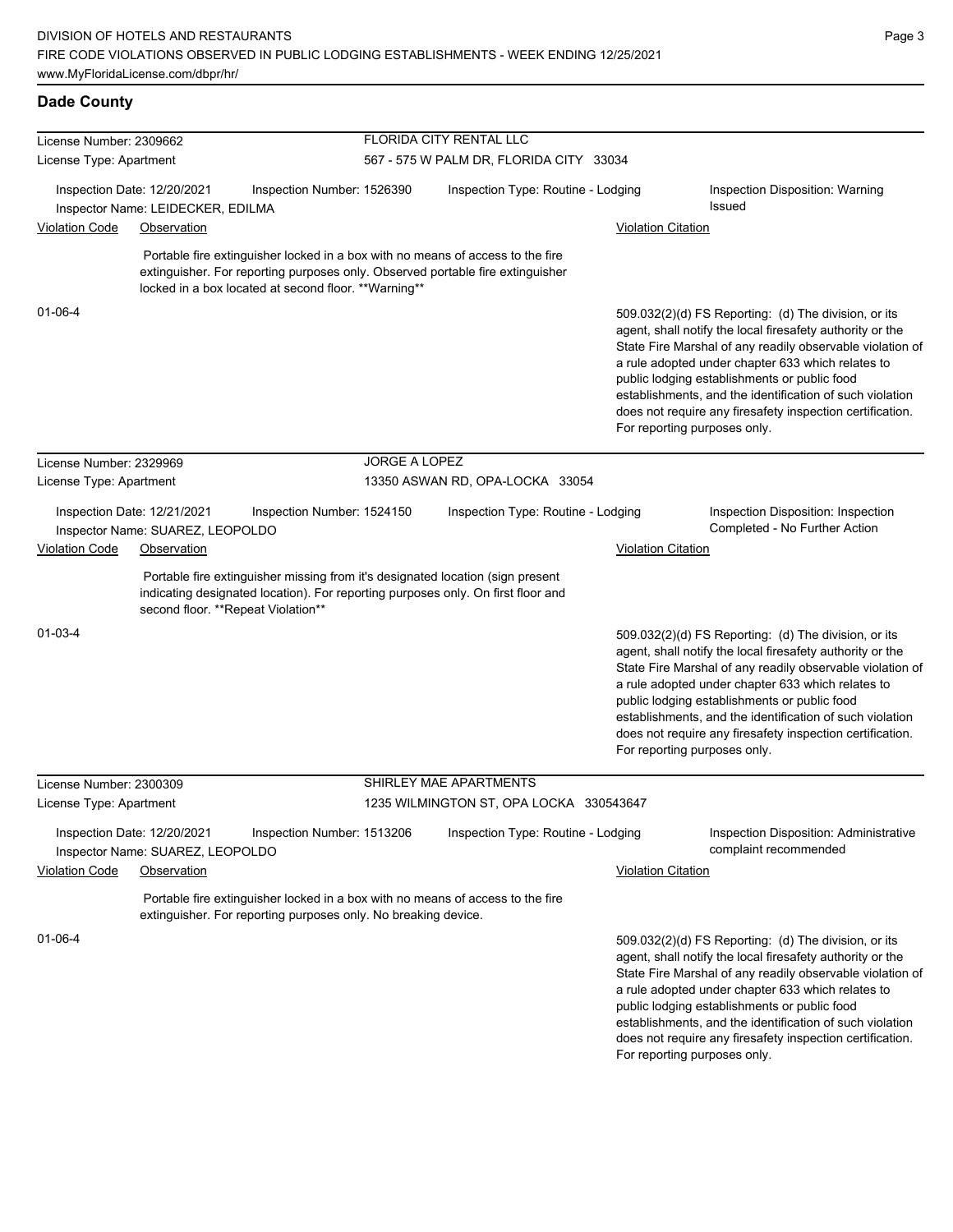| License Number: 2329489                                                                        |                                                 |                                                                                                                                                                                                    | AC & ELEMENT HOTEL BRICKELL MIAMI |                                    |                                                                     |                                                                                                                                                                                                                                                                                                                                                                                                                                                                                                                                                                                                                                                                                   |  |  |
|------------------------------------------------------------------------------------------------|-------------------------------------------------|----------------------------------------------------------------------------------------------------------------------------------------------------------------------------------------------------|-----------------------------------|------------------------------------|---------------------------------------------------------------------|-----------------------------------------------------------------------------------------------------------------------------------------------------------------------------------------------------------------------------------------------------------------------------------------------------------------------------------------------------------------------------------------------------------------------------------------------------------------------------------------------------------------------------------------------------------------------------------------------------------------------------------------------------------------------------------|--|--|
| License Type: Hotel                                                                            |                                                 |                                                                                                                                                                                                    | 115 SW 8 ST, MIAMI 33130          |                                    |                                                                     |                                                                                                                                                                                                                                                                                                                                                                                                                                                                                                                                                                                                                                                                                   |  |  |
| Inspection Date: 12/20/2021<br>Inspection Number: 1163624<br>Inspector Name: WILLIAMS, ALFREDA |                                                 |                                                                                                                                                                                                    |                                   | Inspection Type: Routine - Lodging | Inspection Disposition: Inspection<br>Completed - No Further Action |                                                                                                                                                                                                                                                                                                                                                                                                                                                                                                                                                                                                                                                                                   |  |  |
| <b>Violation Code</b><br>Observation                                                           |                                                 |                                                                                                                                                                                                    |                                   |                                    | <b>Violation Citation</b>                                           |                                                                                                                                                                                                                                                                                                                                                                                                                                                                                                                                                                                                                                                                                   |  |  |
|                                                                                                |                                                 |                                                                                                                                                                                                    |                                   |                                    |                                                                     |                                                                                                                                                                                                                                                                                                                                                                                                                                                                                                                                                                                                                                                                                   |  |  |
|                                                                                                | reporting purposes only.                        | No boiler certificate or insurance inspector's boiler report available. For                                                                                                                        |                                   |                                    |                                                                     |                                                                                                                                                                                                                                                                                                                                                                                                                                                                                                                                                                                                                                                                                   |  |  |
|                                                                                                |                                                 | Observed 3 boilers max input 700, 000 btu water temperature 210°f,<br>located on roof. 3 water heaters located on 5th floor.                                                                       |                                   |                                    |                                                                     |                                                                                                                                                                                                                                                                                                                                                                                                                                                                                                                                                                                                                                                                                   |  |  |
| 08-03-4<br>License Number: 2330310                                                             |                                                 |                                                                                                                                                                                                    | 1134 APT LLC                      |                                    | purposes only.                                                      | 61C-1.004(10) FAC and 509.032(2)(d) FS Reporting:<br>61C-1.004(10) The insurance inspector's boiler report<br>is required annually for power boilers and high<br>pressure/high temperature boilers and biannually for<br>low pressure steam or vapor heating boilers.<br>509.032(2)(d) The division, or its agent, shall notify the<br>local firesafety authority or the State Fire Marshal of<br>any readily observable violation of a rule adopted under<br>chapter 633 which relates to public lodging<br>establishments or public food establishments, and the<br>identification of such violation does not require any<br>firesafety inspection certification. For reporting |  |  |
| License Type: Apartment                                                                        |                                                 |                                                                                                                                                                                                    |                                   | 1134 SW 4 ST, MIAMI 33130          |                                                                     |                                                                                                                                                                                                                                                                                                                                                                                                                                                                                                                                                                                                                                                                                   |  |  |
| Inspection Date: 12/17/2021                                                                    |                                                 | Inspection Number: 1524519                                                                                                                                                                         |                                   | Inspection Type: Routine - Lodging |                                                                     | Inspection Disposition: Administrative<br>complaint recommended                                                                                                                                                                                                                                                                                                                                                                                                                                                                                                                                                                                                                   |  |  |
| <b>Violation Code</b>                                                                          | Inspector Name: CABANAS, NATALIE<br>Observation |                                                                                                                                                                                                    |                                   |                                    | <b>Violation Citation</b>                                           |                                                                                                                                                                                                                                                                                                                                                                                                                                                                                                                                                                                                                                                                                   |  |  |
|                                                                                                |                                                 | Portable fire extinguisher locked in a box with no means of access to the fire<br>extinguisher. For reporting purposes only.<br>Observed fire extinguisher on third floor missing breaking device. |                                   |                                    |                                                                     |                                                                                                                                                                                                                                                                                                                                                                                                                                                                                                                                                                                                                                                                                   |  |  |
| 01-06-4                                                                                        |                                                 |                                                                                                                                                                                                    |                                   |                                    | For reporting purposes only.                                        | 509.032(2)(d) FS Reporting: (d) The division, or its<br>agent, shall notify the local firesafety authority or the<br>State Fire Marshal of any readily observable violation of<br>a rule adopted under chapter 633 which relates to<br>public lodging establishments or public food<br>establishments, and the identification of such violation<br>does not require any firesafety inspection certification.                                                                                                                                                                                                                                                                      |  |  |
| $04 - 01 - 4$                                                                                  |                                                 |                                                                                                                                                                                                    |                                   |                                    | purposes only.                                                      | 509.032(2)(d) FS Reporting: The division, or its agent,<br>shall notify the local firesafety authority or the State<br>Fire Marshal of any readily observable violation of a<br>rule adopted under chapter 633 which relates to public<br>lodging establishments or public food establishments,<br>and the identification of such violation does not require<br>any firesafety inspection certification. For reporting                                                                                                                                                                                                                                                            |  |  |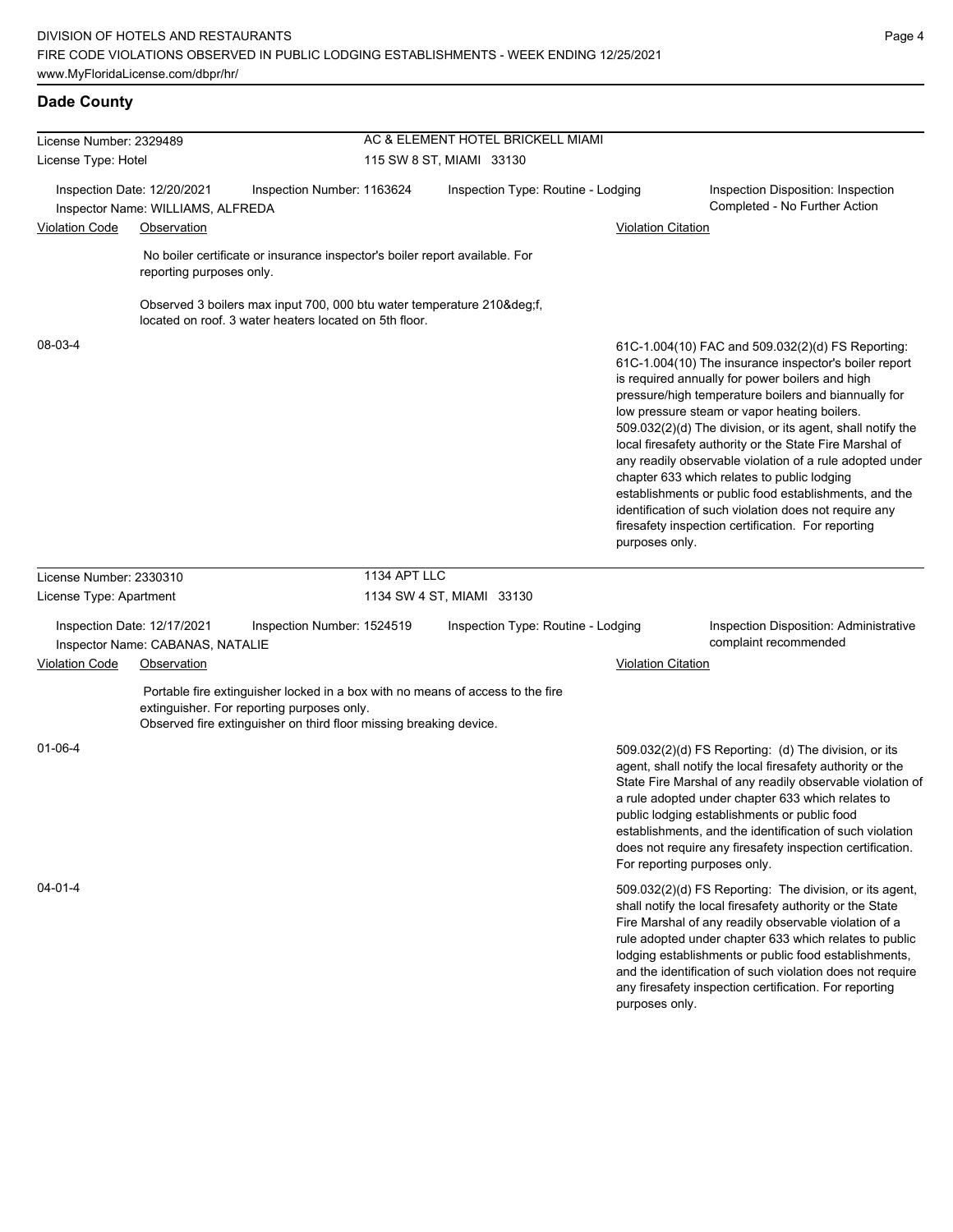| License Number: 2329207 |                                                                                                                                                                                                                                    |                            | SPRINGHILL SUITES BY MARRIOTT               |                           |                                                                                                                                                                                                                                                                                                                                                                                                                                              |  |  |  |
|-------------------------|------------------------------------------------------------------------------------------------------------------------------------------------------------------------------------------------------------------------------------|----------------------------|---------------------------------------------|---------------------------|----------------------------------------------------------------------------------------------------------------------------------------------------------------------------------------------------------------------------------------------------------------------------------------------------------------------------------------------------------------------------------------------------------------------------------------------|--|--|--|
| License Type: Hotel     |                                                                                                                                                                                                                                    |                            | 1311 NW 10TH AVE, MIAMI 33136               |                           |                                                                                                                                                                                                                                                                                                                                                                                                                                              |  |  |  |
|                         | Inspection Date: 12/21/2021<br>Inspector Name: HENLEY, LATONYA                                                                                                                                                                     | Inspection Number: 1161614 | Inspection Type: Routine - Lodging          |                           | Inspection Disposition: Administrative<br>complaint recommended                                                                                                                                                                                                                                                                                                                                                                              |  |  |  |
| <b>Violation Code</b>   | Observation                                                                                                                                                                                                                        |                            |                                             | Violation Citation        |                                                                                                                                                                                                                                                                                                                                                                                                                                              |  |  |  |
|                         | Trouble/alarm light illuminated on the fire alarm control panel. For reporting<br>purposes only. By the front desk. **Repeat Violation**                                                                                           |                            |                                             |                           |                                                                                                                                                                                                                                                                                                                                                                                                                                              |  |  |  |
| $04 - 01 - 4$           |                                                                                                                                                                                                                                    |                            |                                             | purposes only.            | 509.032(2)(d) FS Reporting: The division, or its agent,<br>shall notify the local firesafety authority or the State<br>Fire Marshal of any readily observable violation of a<br>rule adopted under chapter 633 which relates to public<br>lodging establishments or public food establishments,<br>and the identification of such violation does not require<br>any firesafety inspection certification. For reporting                       |  |  |  |
| License Number: 2313243 |                                                                                                                                                                                                                                    |                            | 8315 MIAMI COURT LLC                        |                           |                                                                                                                                                                                                                                                                                                                                                                                                                                              |  |  |  |
| License Type: Apartment |                                                                                                                                                                                                                                    |                            | 8315 NE MIAMI CT, MIAMI 33138               |                           |                                                                                                                                                                                                                                                                                                                                                                                                                                              |  |  |  |
|                         | Inspection Date: 12/20/2021<br>Inspector Name: SEYBA, JAMES                                                                                                                                                                        | Inspection Number: 1529041 | Inspection Type: Routine - Lodging          |                           | Inspection Disposition: Inspection<br>Completed - No Further Action                                                                                                                                                                                                                                                                                                                                                                          |  |  |  |
| <b>Violation Code</b>   | Observation                                                                                                                                                                                                                        |                            |                                             | <b>Violation Citation</b> |                                                                                                                                                                                                                                                                                                                                                                                                                                              |  |  |  |
| $01 - 01 - 4$           | Portable fire extinguisher pressure gauge indicates the extinguisher is<br>overcharged. For reporting purposes only. Located on ground level next to<br>washer/dryer. Also observed extinguisher on second floor in recharge zone. |                            |                                             |                           | 509.032(2)(d) FS Reporting: (d) The division, or its<br>agent, shall notify the local firesafety authority or the<br>State Fire Marshal of any readily observable violation of<br>a rule adopted under chapter 633 which relates to<br>public lodging establishments or public food<br>establishments, and the identification of such violation<br>does not require any firesafety inspection certification.<br>For reporting purposes only. |  |  |  |
| License Number: 2304985 |                                                                                                                                                                                                                                    | 1024-1026 PENN LLC         |                                             |                           |                                                                                                                                                                                                                                                                                                                                                                                                                                              |  |  |  |
| License Type: Apartment |                                                                                                                                                                                                                                    |                            | 1024 26 PENNSYLVANIA AVE, MIAMI BEACH 33139 |                           |                                                                                                                                                                                                                                                                                                                                                                                                                                              |  |  |  |
|                         | Inspection Date: 12/21/2021<br>Inspector Name: WILLIAMS, ALFREDA                                                                                                                                                                   | Inspection Number: 1527780 | Inspection Type: Routine - Lodging          |                           | Inspection Disposition: Inspection<br>Completed - No Further Action                                                                                                                                                                                                                                                                                                                                                                          |  |  |  |
| <b>Violation Code</b>   | Observation                                                                                                                                                                                                                        |                            |                                             | <b>Violation Citation</b> |                                                                                                                                                                                                                                                                                                                                                                                                                                              |  |  |  |
|                         | Portable fire extinguisher locked in a box with no means of access to the fire<br>extinguisher. For reporting purposes only.<br>Observed fire extinguisher in rear of building on first floor missing breaking<br>device.          |                            |                                             |                           |                                                                                                                                                                                                                                                                                                                                                                                                                                              |  |  |  |
| 01-06-4                 |                                                                                                                                                                                                                                    |                            |                                             |                           | 509.032(2)(d) FS Reporting: (d) The division, or its<br>agent, shall notify the local firesafety authority or the<br>State Fire Marshal of any readily observable violation of<br>a rule adopted under chapter 633 which relates to<br>public lodging establishments or public food<br>establishments, and the identification of such violation                                                                                              |  |  |  |

does not require any firesafety inspection certification.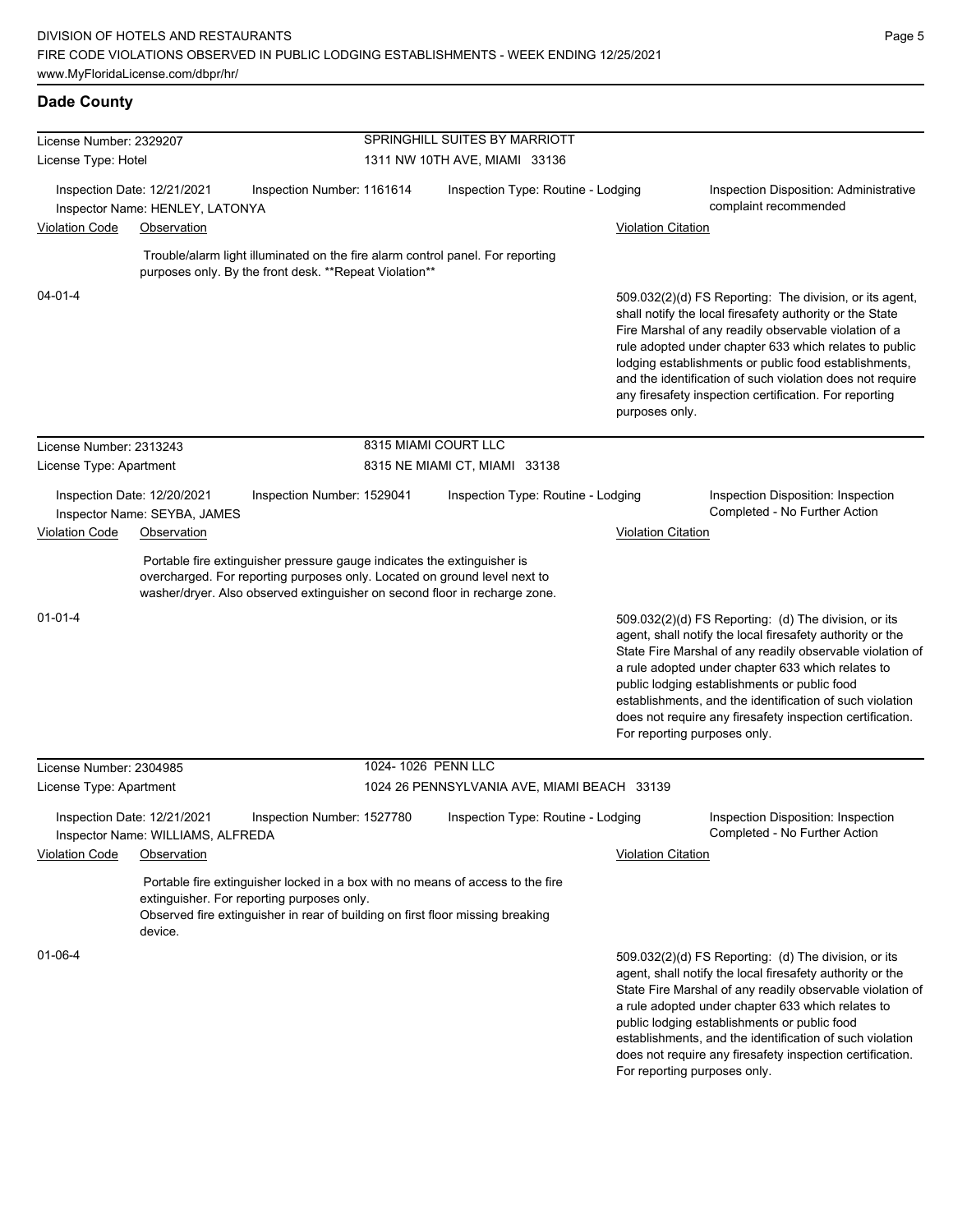| License Number: 2307581<br>License Type: Apartment |                                                                               |                                                                                                                                                            | 951 JEFFERSON AVE          |                                      |                              |                                                                                                                                                                                                                                                                                                                                                                                                                        |  |
|----------------------------------------------------|-------------------------------------------------------------------------------|------------------------------------------------------------------------------------------------------------------------------------------------------------|----------------------------|--------------------------------------|------------------------------|------------------------------------------------------------------------------------------------------------------------------------------------------------------------------------------------------------------------------------------------------------------------------------------------------------------------------------------------------------------------------------------------------------------------|--|
|                                                    |                                                                               |                                                                                                                                                            |                            | 951 JEFFERSON AVE, MIAMI BEACH 33139 |                              |                                                                                                                                                                                                                                                                                                                                                                                                                        |  |
|                                                    | Inspection Date: 12/20/2021<br>Inspector Name: WILLIAMS, ALFREDA              | Inspection Number: 1521659                                                                                                                                 |                            | Inspection Type: Routine - Lodging   |                              | Inspection Disposition: Warning<br><b>Issued</b>                                                                                                                                                                                                                                                                                                                                                                       |  |
| <b>Violation Code</b>                              | Observation                                                                   |                                                                                                                                                            |                            |                                      | <b>Violation Citation</b>    |                                                                                                                                                                                                                                                                                                                                                                                                                        |  |
|                                                    | only.                                                                         | Portable fire extinguisher obstructed/not accessible. For reporting purposes                                                                               |                            |                                      |                              |                                                                                                                                                                                                                                                                                                                                                                                                                        |  |
|                                                    |                                                                               | Observed no breaking device at fire extinguisher at 955 entrance                                                                                           |                            |                                      |                              |                                                                                                                                                                                                                                                                                                                                                                                                                        |  |
| $01 - 05 - 4$                                      |                                                                               |                                                                                                                                                            |                            |                                      | For reporting purposes only. | 509.032(2)(d) FS Reporting: (d) The division, or its<br>agent, shall notify the local firesafety authority or the<br>State Fire Marshal of any readily observable violation of<br>a rule adopted under chapter 633 which relates to<br>public lodging establishments or public food<br>establishments, and the identification of such violation<br>does not require any firesafety inspection certification.           |  |
| License Number: 2324541                            |                                                                               |                                                                                                                                                            | THE FRITZ                  |                                      |                              |                                                                                                                                                                                                                                                                                                                                                                                                                        |  |
| License Type: Hotel                                |                                                                               |                                                                                                                                                            |                            | 524 OCEAN DR, MIAMI BEACH 33139      |                              |                                                                                                                                                                                                                                                                                                                                                                                                                        |  |
|                                                    | Inspection Date: 12/21/2021<br>Inspector Name: WILLIAMS, ALFREDA              | Inspection Number: 1163862                                                                                                                                 |                            | Inspection Type: Complaint Full      |                              | Inspection Disposition: Warning<br><b>Issued</b>                                                                                                                                                                                                                                                                                                                                                                       |  |
| <b>Violation Code</b>                              | Observation                                                                   |                                                                                                                                                            |                            |                                      | <b>Violation Citation</b>    |                                                                                                                                                                                                                                                                                                                                                                                                                        |  |
|                                                    | only.                                                                         | Portable fire extinguisher obstructed/not accessible. For reporting purposes<br>Observed fire extinguisher on roof near pool area missing breaking device. |                            |                                      |                              |                                                                                                                                                                                                                                                                                                                                                                                                                        |  |
| $01 - 05 - 4$                                      |                                                                               |                                                                                                                                                            |                            |                                      | For reporting purposes only. | 509.032(2)(d) FS Reporting: (d) The division, or its<br>agent, shall notify the local firesafety authority or the<br>State Fire Marshal of any readily observable violation of<br>a rule adopted under chapter 633 which relates to<br>public lodging establishments or public food<br>establishments, and the identification of such violation<br>does not require any firesafety inspection certification.           |  |
| 04-03-4                                            |                                                                               |                                                                                                                                                            |                            |                                      | purposes only.               | 509.032(2)(d) FS Reporting: The division, or its agent,<br>shall notify the local firesafety authority or the State<br>Fire Marshal of any readily observable violation of a<br>rule adopted under chapter 633 which relates to public<br>lodging establishments or public food establishments,<br>and the identification of such violation does not require<br>any firesafety inspection certification. For reporting |  |
| License Number: 2329240                            |                                                                               |                                                                                                                                                            | <b>RIVIERA LOFTS HOTEL</b> |                                      |                              |                                                                                                                                                                                                                                                                                                                                                                                                                        |  |
| License Type: Hotel                                |                                                                               |                                                                                                                                                            |                            | 318 20 ST, MIAMI BEACH 33139         |                              |                                                                                                                                                                                                                                                                                                                                                                                                                        |  |
| <b>Violation Code</b>                              | Inspection Date: 12/21/2021<br>Inspector Name: DELAMATA, JORGE<br>Observation | Inspection Number: 1163865                                                                                                                                 |                            | Inspection Type: Complaint Full      | <b>Violation Citation</b>    | Inspection Disposition: Inspection<br>Completed - No Further Action                                                                                                                                                                                                                                                                                                                                                    |  |
|                                                    |                                                                               | Trouble/alarm light illuminated on the fire alarm control panel located behind<br>front desk. For reporting purposes only.                                 |                            |                                      |                              |                                                                                                                                                                                                                                                                                                                                                                                                                        |  |
| 04-01-4                                            |                                                                               |                                                                                                                                                            |                            |                                      |                              | 509.032(2)(d) FS Reporting: The division, or its agent,<br>shall notify the local firesafety authority or the State<br>Fire Marshal of any readily observable violation of a<br>rule adopted under chapter 633 which relates to public<br>lodging establishments or public food establishments,<br>and the identification of such violation does not require<br>any firesafety inspection certification. For reporting |  |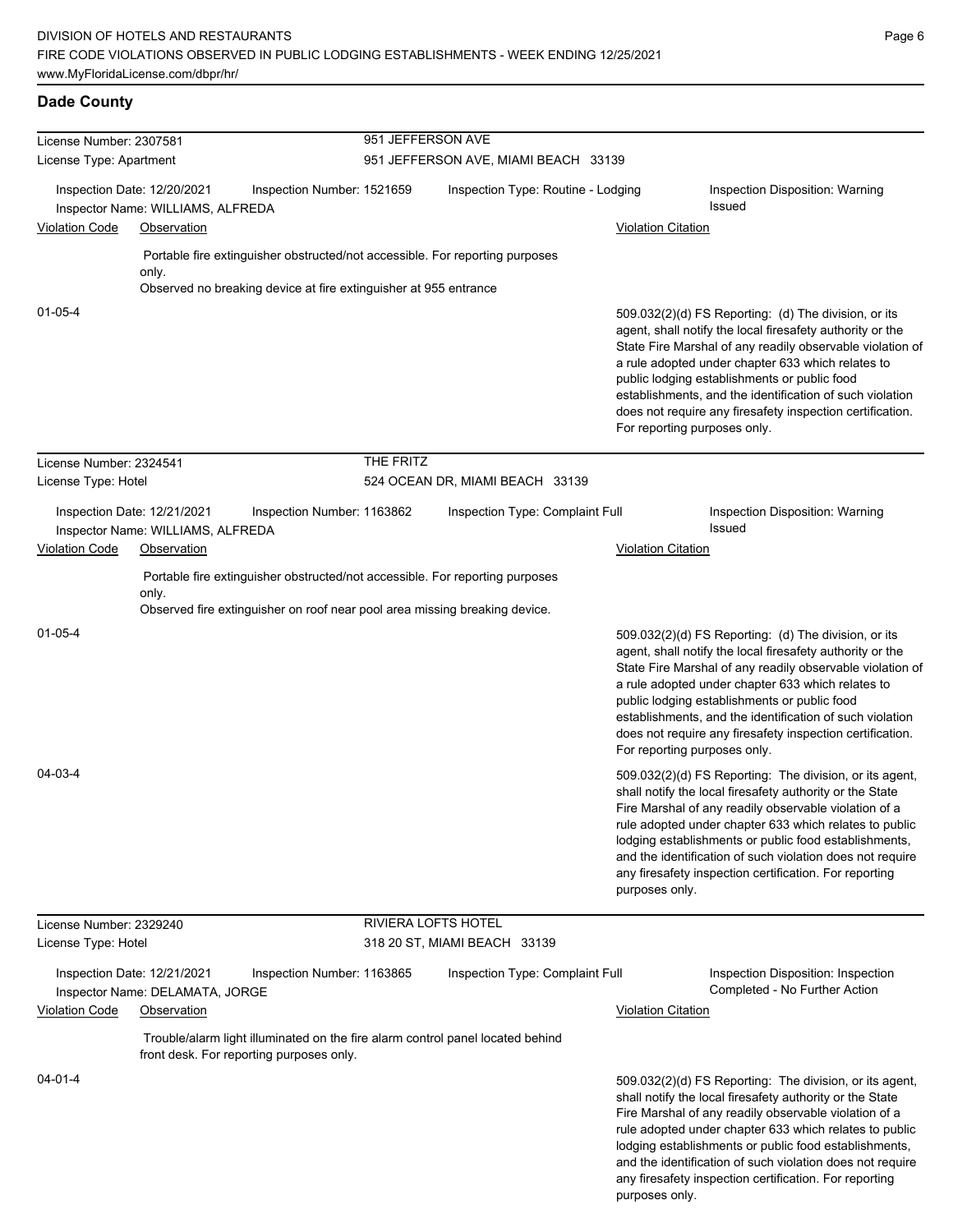| License Number: 2304427 |                                                                  |                                                         | AUGUSTA CT APTS                          |                                                                                                                                                                  |                           |                                                                                                                                                                                                                                                                                                                                                                                                                                              |  |  |
|-------------------------|------------------------------------------------------------------|---------------------------------------------------------|------------------------------------------|------------------------------------------------------------------------------------------------------------------------------------------------------------------|---------------------------|----------------------------------------------------------------------------------------------------------------------------------------------------------------------------------------------------------------------------------------------------------------------------------------------------------------------------------------------------------------------------------------------------------------------------------------------|--|--|
| License Type: Apartment |                                                                  |                                                         | 755 JEFFERSON AVE, MIAMI BEACH 331398564 |                                                                                                                                                                  |                           |                                                                                                                                                                                                                                                                                                                                                                                                                                              |  |  |
|                         | Inspection Date: 12/22/2021<br>Inspector Name: WILLIAMS, ALFREDA | Inspection Number: 1522802                              |                                          | Inspection Type: Routine - Lodging                                                                                                                               |                           | Inspection Disposition: Inspection<br>Completed - No Further Action                                                                                                                                                                                                                                                                                                                                                                          |  |  |
| <b>Violation Code</b>   | Observation                                                      |                                                         |                                          |                                                                                                                                                                  | <b>Violation Citation</b> |                                                                                                                                                                                                                                                                                                                                                                                                                                              |  |  |
|                         | Near apartment 8.                                                | extinguisher. For reporting purposes only.              |                                          | Portable fire extinguisher locked in a box with no means of access to the fire                                                                                   |                           |                                                                                                                                                                                                                                                                                                                                                                                                                                              |  |  |
| 01-06-4                 |                                                                  |                                                         |                                          |                                                                                                                                                                  |                           | 509.032(2)(d) FS Reporting: (d) The division, or its<br>agent, shall notify the local firesafety authority or the<br>State Fire Marshal of any readily observable violation of<br>a rule adopted under chapter 633 which relates to<br>public lodging establishments or public food<br>establishments, and the identification of such violation<br>does not require any firesafety inspection certification.<br>For reporting purposes only. |  |  |
| License Number: 2310003 |                                                                  |                                                         |                                          | 8415 CRESPI BLVD LLC                                                                                                                                             |                           |                                                                                                                                                                                                                                                                                                                                                                                                                                              |  |  |
| License Type: Apartment |                                                                  |                                                         |                                          | 8415 CRESPI BLVD, MIAMI BEACH 33141                                                                                                                              |                           |                                                                                                                                                                                                                                                                                                                                                                                                                                              |  |  |
|                         | Inspection Date: 12/21/2021<br>Inspector Name: PRIETO, VICENTE   | Inspection Number: 1525860                              |                                          | Inspection Type: Routine - Lodging                                                                                                                               |                           | Inspection Disposition: Inspection<br>Completed - No Further Action                                                                                                                                                                                                                                                                                                                                                                          |  |  |
| <b>Violation Code</b>   | Observation                                                      |                                                         |                                          |                                                                                                                                                                  | <b>Violation Citation</b> |                                                                                                                                                                                                                                                                                                                                                                                                                                              |  |  |
|                         | fire extinguisher box by unit 7.                                 |                                                         |                                          | Portable fire extinguisher locked in a box with no means of access to the fire<br>extinguisher. For reporting purposes only. Observed missing breaking device in |                           |                                                                                                                                                                                                                                                                                                                                                                                                                                              |  |  |
| $01 - 06 - 4$           |                                                                  |                                                         |                                          |                                                                                                                                                                  |                           | 509.032(2)(d) FS Reporting: (d) The division, or its<br>agent, shall notify the local firesafety authority or the<br>State Fire Marshal of any readily observable violation of<br>a rule adopted under chapter 633 which relates to<br>public lodging establishments or public food<br>establishments, and the identification of such violation<br>does not require any firesafety inspection certification.<br>For reporting purposes only. |  |  |
| License Number: 2326688 |                                                                  |                                                         | <b>CESAR'S APTS</b>                      |                                                                                                                                                                  |                           |                                                                                                                                                                                                                                                                                                                                                                                                                                              |  |  |
| License Type: Apartment |                                                                  |                                                         |                                          | 8321 HARDING AVE APT #4, MIAMI BEACH 33141                                                                                                                       |                           |                                                                                                                                                                                                                                                                                                                                                                                                                                              |  |  |
|                         | Inspection Date: 12/21/2021<br>Inspector Name: PRIETO, VICENTE   | Inspection Number: 1522899                              |                                          | Inspection Type: Routine - Lodging                                                                                                                               |                           | Inspection Disposition: Inspection<br>Completed - No Further Action                                                                                                                                                                                                                                                                                                                                                                          |  |  |
| <b>Violation Code</b>   | Observation                                                      |                                                         |                                          |                                                                                                                                                                  | <b>Violation Citation</b> |                                                                                                                                                                                                                                                                                                                                                                                                                                              |  |  |
|                         |                                                                  | fire extinguisher box by unit 1A. ** Repeat Violation** |                                          | Portable fire extinguisher locked in a box with no means of access to the fire<br>extinguisher. For reporting purposes only. Observed missing breaking device in |                           |                                                                                                                                                                                                                                                                                                                                                                                                                                              |  |  |
| $01 - 06 - 4$           |                                                                  |                                                         |                                          |                                                                                                                                                                  |                           | 509.032(2)(d) FS Reporting: (d) The division, or its<br>agent, shall notify the local firesafety authority or the<br>State Fire Marshal of any readily observable violation of<br>a rule adopted under chapter 633 which relates to<br>public lodging establishments or public food<br>establishments, and the identification of such violation<br>does not require any firesafety inspection certification.<br>For reporting purposes only. |  |  |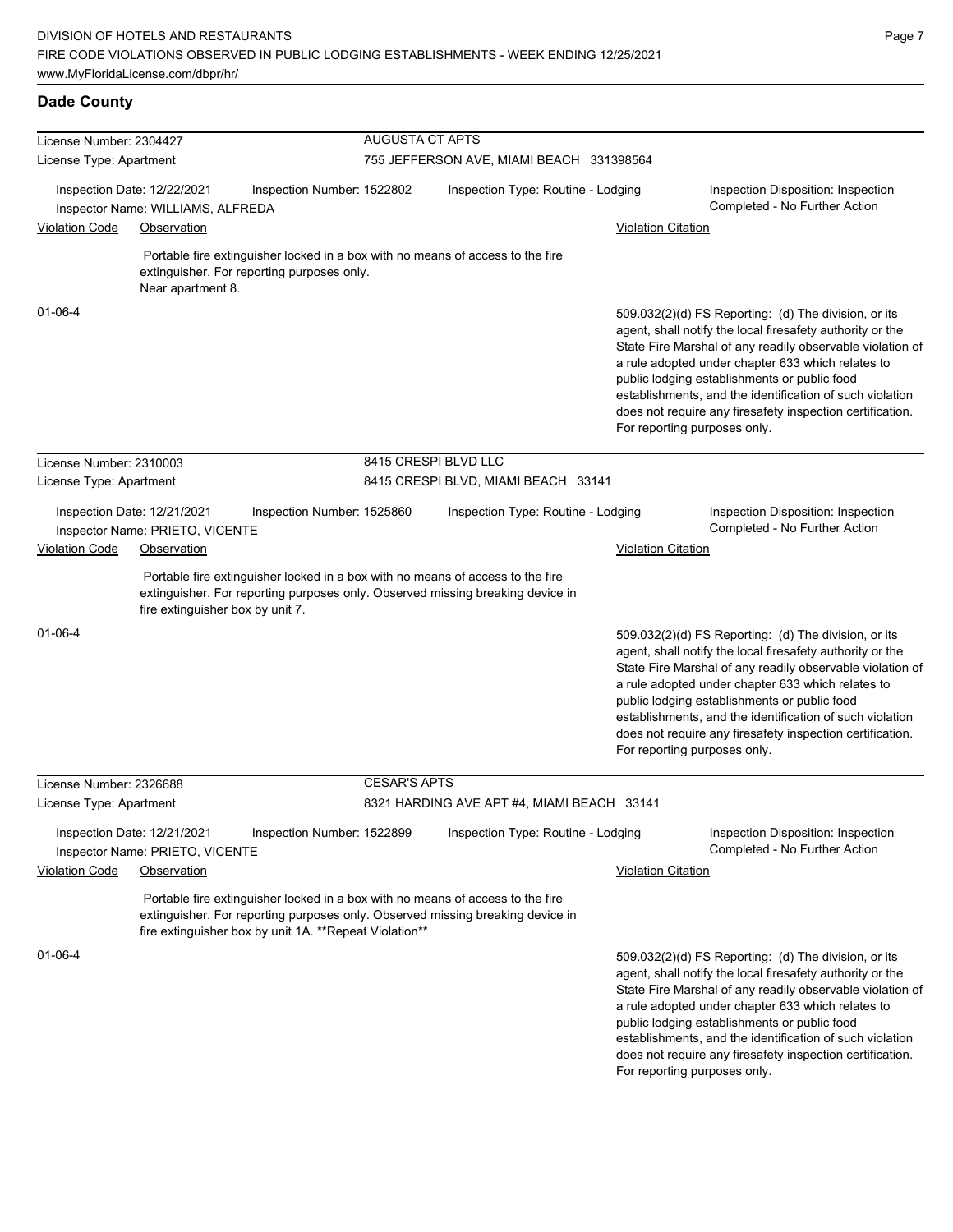| License Number: 2314861 |                                                                                                                                                                                |                        | SHERATON MIAMI AIRPORT HOTEL & EXECUTIVE MEETING CENTER<br>3900 NW 21 ST, MIAMI 33142 |                           |                                                                                                                                                                                                                                                                                                                                                                                                                                              |  |  |  |
|-------------------------|--------------------------------------------------------------------------------------------------------------------------------------------------------------------------------|------------------------|---------------------------------------------------------------------------------------|---------------------------|----------------------------------------------------------------------------------------------------------------------------------------------------------------------------------------------------------------------------------------------------------------------------------------------------------------------------------------------------------------------------------------------------------------------------------------------|--|--|--|
| License Type: Hotel     |                                                                                                                                                                                |                        |                                                                                       |                           |                                                                                                                                                                                                                                                                                                                                                                                                                                              |  |  |  |
|                         | Inspection Date: 12/20/2021<br>Inspection Number: 1163577<br>Inspector Name: PRIETO, EDGAR                                                                                     |                        | Inspection Type: Routine - Lodging                                                    |                           | Inspection Disposition: Warning<br><b>Issued</b>                                                                                                                                                                                                                                                                                                                                                                                             |  |  |  |
| <b>Violation Code</b>   | Observation                                                                                                                                                                    |                        |                                                                                       | <b>Violation Citation</b> |                                                                                                                                                                                                                                                                                                                                                                                                                                              |  |  |  |
|                         | Trouble/alarm light illuminated on the fire alarm control panel. For reporting<br>purposes only. Located at the front desk. **Repeat Violation**                               |                        |                                                                                       |                           |                                                                                                                                                                                                                                                                                                                                                                                                                                              |  |  |  |
| $04 - 01 - 4$           |                                                                                                                                                                                |                        |                                                                                       | purposes only.            | 509.032(2)(d) FS Reporting: The division, or its agent,<br>shall notify the local firesafety authority or the State<br>Fire Marshal of any readily observable violation of a<br>rule adopted under chapter 633 which relates to public<br>lodging establishments or public food establishments,<br>and the identification of such violation does not require<br>any firesafety inspection certification. For reporting                       |  |  |  |
| License Number: 2302043 |                                                                                                                                                                                |                        | CONCORD GDN APTS VIL B                                                                |                           |                                                                                                                                                                                                                                                                                                                                                                                                                                              |  |  |  |
| License Type: Apartment |                                                                                                                                                                                |                        | 3500 SW 112 AVE, MIAMI 331653460                                                      |                           |                                                                                                                                                                                                                                                                                                                                                                                                                                              |  |  |  |
|                         | Inspection Date: 12/17/2021<br>Inspection Number: 1529867<br>Inspector Name: DELAMATA, JORGE                                                                                   |                        | Inspection Type: Routine - Lodging                                                    |                           | Inspection Disposition: Inspection<br>Completed - No Further Action                                                                                                                                                                                                                                                                                                                                                                          |  |  |  |
| <b>Violation Code</b>   | Observation                                                                                                                                                                    |                        |                                                                                       | <b>Violation Citation</b> |                                                                                                                                                                                                                                                                                                                                                                                                                                              |  |  |  |
|                         | Portable fire extinguisher obstructed/not accessible. For reporting purposes<br>only.<br>Observed fire extinguisher located inside meter room not having a breaking<br>device. |                        |                                                                                       |                           |                                                                                                                                                                                                                                                                                                                                                                                                                                              |  |  |  |
| $01 - 05 - 4$           |                                                                                                                                                                                |                        |                                                                                       |                           | 509.032(2)(d) FS Reporting: (d) The division, or its<br>agent, shall notify the local firesafety authority or the<br>State Fire Marshal of any readily observable violation of<br>a rule adopted under chapter 633 which relates to<br>public lodging establishments or public food<br>establishments, and the identification of such violation<br>does not require any firesafety inspection certification.<br>For reporting purposes only. |  |  |  |
| License Number: 2325310 |                                                                                                                                                                                | <b>BIRD ROAD CONDO</b> |                                                                                       |                           |                                                                                                                                                                                                                                                                                                                                                                                                                                              |  |  |  |
| License Type: Apartment |                                                                                                                                                                                |                        | 3945 SW 89 AVE, MIAMI 331655477                                                       |                           |                                                                                                                                                                                                                                                                                                                                                                                                                                              |  |  |  |
|                         | Inspection Date: 12/22/2021<br>Inspection Number: 1527604<br>Inspector Name: ELDER, AUDREY                                                                                     |                        | Inspection Type: Routine - Lodging                                                    |                           | Inspection Disposition: Inspection<br>Completed - No Further Action                                                                                                                                                                                                                                                                                                                                                                          |  |  |  |
| <b>Violation Code</b>   | Observation                                                                                                                                                                    |                        |                                                                                       | <b>Violation Citation</b> |                                                                                                                                                                                                                                                                                                                                                                                                                                              |  |  |  |
|                         | Portable fire extinguisher pressure gauge indicates the extinguisher is in need<br>of recharge. For reporting purposes only.<br>Located near unit 203.                         |                        |                                                                                       |                           |                                                                                                                                                                                                                                                                                                                                                                                                                                              |  |  |  |
| $01 - 02 - 4$           |                                                                                                                                                                                |                        |                                                                                       |                           | 509.032(2)(d) FS Reporting: (d) The division, or its<br>agent, shall notify the local firesafety authority or the<br>State Fire Marshal of any readily observable violation of<br>a rule adopted under chapter 633 which relates to<br>public lodging establishments or public food<br>establishments, and the identification of such violation<br>does not require any firesafety inspection certification.                                 |  |  |  |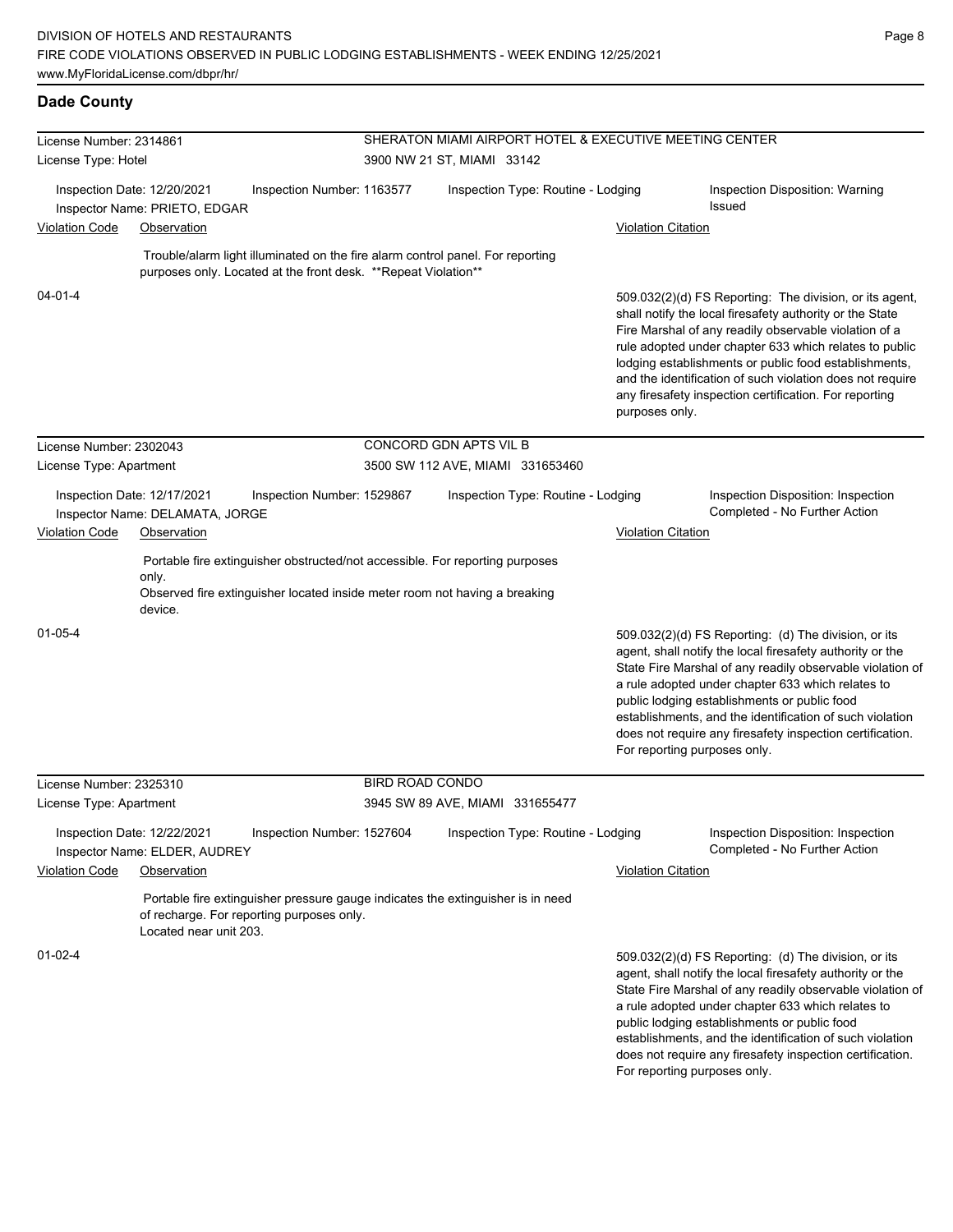| License Number: 2327833                                       |                |                                                                                | MIAMI AIRPORT WEST/DORAL TOWNEPLACE SUITES |                           |                                                                                                                                                                                                                                                                                                                                                                                                                                                                                                                                                                                                                                                                                   |  |  |
|---------------------------------------------------------------|----------------|--------------------------------------------------------------------------------|--------------------------------------------|---------------------------|-----------------------------------------------------------------------------------------------------------------------------------------------------------------------------------------------------------------------------------------------------------------------------------------------------------------------------------------------------------------------------------------------------------------------------------------------------------------------------------------------------------------------------------------------------------------------------------------------------------------------------------------------------------------------------------|--|--|
| License Type: Hotel                                           |                |                                                                                | 10505 NW 36 ST, MIAMI 33178                |                           |                                                                                                                                                                                                                                                                                                                                                                                                                                                                                                                                                                                                                                                                                   |  |  |
| Inspection Date: 12/20/2021<br>Inspector Name: CURRAS, YANLEE |                | Inspection Number: 1162524                                                     | Inspection Type: Routine - Lodging         |                           | Inspection Disposition: Inspection<br>Completed - No Further Action                                                                                                                                                                                                                                                                                                                                                                                                                                                                                                                                                                                                               |  |  |
| <b>Violation Code</b>                                         | Observation    |                                                                                |                                            | <b>Violation Citation</b> |                                                                                                                                                                                                                                                                                                                                                                                                                                                                                                                                                                                                                                                                                   |  |  |
|                                                               | purposes only. | Trouble/alarm light illuminated on the fire alarm control panel. For reporting |                                            |                           |                                                                                                                                                                                                                                                                                                                                                                                                                                                                                                                                                                                                                                                                                   |  |  |
| $04 - 01 - 4$                                                 |                |                                                                                |                                            | purposes only.            | 509.032(2)(d) FS Reporting: The division, or its agent,<br>shall notify the local firesafety authority or the State<br>Fire Marshal of any readily observable violation of a<br>rule adopted under chapter 633 which relates to public<br>lodging establishments or public food establishments,<br>and the identification of such violation does not require<br>any firesafety inspection certification. For reporting                                                                                                                                                                                                                                                            |  |  |
| $08 - 01 - 4$                                                 |                |                                                                                |                                            | purposes only.            | 61C-1.004(10) FAC and 509.032(2)(d) FS Reporting:<br>61C-1.004(10) The insurance inspector's boiler report<br>is required annually for power boilers and high<br>pressure/high temperature boilers and biannually for<br>low pressure steam or vapor heating boilers.<br>509.032(2)(d) The division, or its agent, shall notify the<br>local firesafety authority or the State Fire Marshal of<br>any readily observable violation of a rule adopted under<br>chapter 633 which relates to public lodging<br>establishments or public food establishments, and the<br>identification of such violation does not require any<br>firesafety inspection certification. For reporting |  |  |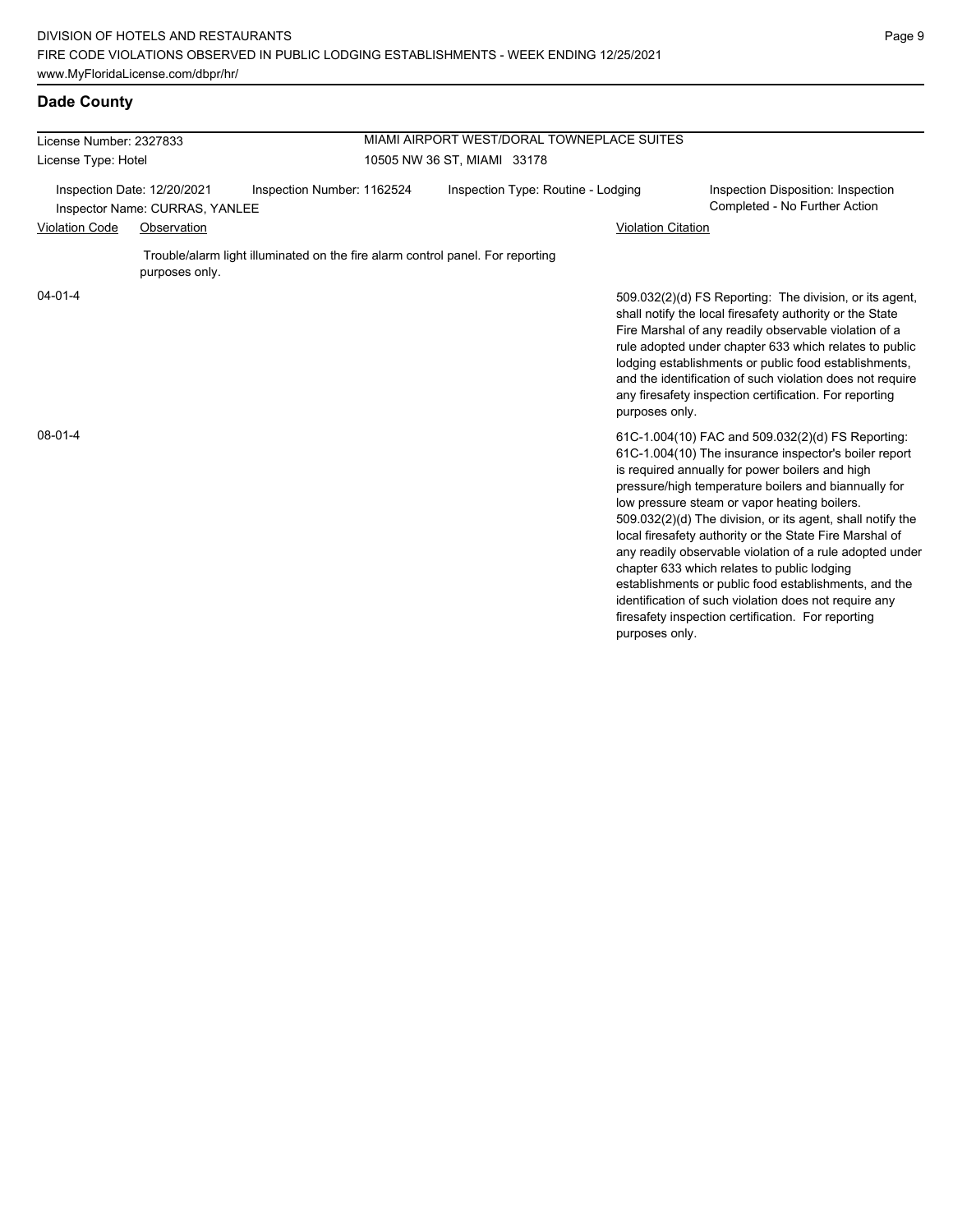## **Hillsborough County**

| License Number: 3902886              |                                                                  |                                                                             | OAKWOOD TRACE APARTMENTS         |                                                                                 |                              |                                                                                                                                                                                                                                                                                                                                                                                                                                                                                                                                                                                                                                                                                   |  |
|--------------------------------------|------------------------------------------------------------------|-----------------------------------------------------------------------------|----------------------------------|---------------------------------------------------------------------------------|------------------------------|-----------------------------------------------------------------------------------------------------------------------------------------------------------------------------------------------------------------------------------------------------------------------------------------------------------------------------------------------------------------------------------------------------------------------------------------------------------------------------------------------------------------------------------------------------------------------------------------------------------------------------------------------------------------------------------|--|
| License Type: Apartment              |                                                                  |                                                                             |                                  | 307 ELIZABETH ST, BRANDON 33511                                                 |                              |                                                                                                                                                                                                                                                                                                                                                                                                                                                                                                                                                                                                                                                                                   |  |
|                                      | Inspection Date: 12/22/2021<br>Inspector Name: MOULDER, BRITTANY | Inspection Number: 1525865                                                  |                                  | Inspection Type: Routine - Lodging                                              |                              | Inspection Disposition: Inspection<br>Completed - No Further Action                                                                                                                                                                                                                                                                                                                                                                                                                                                                                                                                                                                                               |  |
| <b>Violation Code</b><br>Observation |                                                                  |                                                                             |                                  |                                                                                 | <b>Violation Citation</b>    |                                                                                                                                                                                                                                                                                                                                                                                                                                                                                                                                                                                                                                                                                   |  |
|                                      | Observed at unit 101                                             | of recharge. For reporting purposes only.                                   |                                  | Portable fire extinguisher pressure gauge indicates the extinguisher is in need |                              |                                                                                                                                                                                                                                                                                                                                                                                                                                                                                                                                                                                                                                                                                   |  |
| $01 - 02 - 4$                        |                                                                  |                                                                             |                                  |                                                                                 | For reporting purposes only. | 509.032(2)(d) FS Reporting: (d) The division, or its<br>agent, shall notify the local firesafety authority or the<br>State Fire Marshal of any readily observable violation of<br>a rule adopted under chapter 633 which relates to<br>public lodging establishments or public food<br>establishments, and the identification of such violation<br>does not require any firesafety inspection certification.                                                                                                                                                                                                                                                                      |  |
| License Number: 3900634              |                                                                  |                                                                             | <b>VALUE LODGE BUSCH GARDENS</b> |                                                                                 |                              |                                                                                                                                                                                                                                                                                                                                                                                                                                                                                                                                                                                                                                                                                   |  |
| License Type: Motel                  |                                                                  |                                                                             |                                  | 210 E FOWLER AVE, TAMPA 33612                                                   |                              |                                                                                                                                                                                                                                                                                                                                                                                                                                                                                                                                                                                                                                                                                   |  |
|                                      | Inspection Date: 12/21/2021<br>Inspector Name: REGAS, ANTHONY    | Inspection Number: 1221978                                                  |                                  | Inspection Type: Complaint Full                                                 |                              | Inspection Disposition: Inspection<br>Completed - No Further Action                                                                                                                                                                                                                                                                                                                                                                                                                                                                                                                                                                                                               |  |
| <b>Violation Code</b>                | Observation                                                      |                                                                             |                                  |                                                                                 | <b>Violation Citation</b>    |                                                                                                                                                                                                                                                                                                                                                                                                                                                                                                                                                                                                                                                                                   |  |
|                                      | reporting purposes only.                                         | No boiler certificate or insurance inspector's boiler report available. For |                                  |                                                                                 |                              |                                                                                                                                                                                                                                                                                                                                                                                                                                                                                                                                                                                                                                                                                   |  |
| 08-03-4                              |                                                                  |                                                                             |                                  |                                                                                 |                              | 61C-1.004(10) FAC and 509.032(2)(d) FS Reporting:<br>61C-1.004(10) The insurance inspector's boiler report<br>is required annually for power boilers and high<br>pressure/high temperature boilers and biannually for<br>low pressure steam or vapor heating boilers.<br>509.032(2)(d) The division, or its agent, shall notify the<br>local firesafety authority or the State Fire Marshal of<br>any readily observable violation of a rule adopted under<br>chapter 633 which relates to public lodging<br>establishments or public food establishments, and the<br>identification of such violation does not require any<br>firesafety inspection certification. For reporting |  |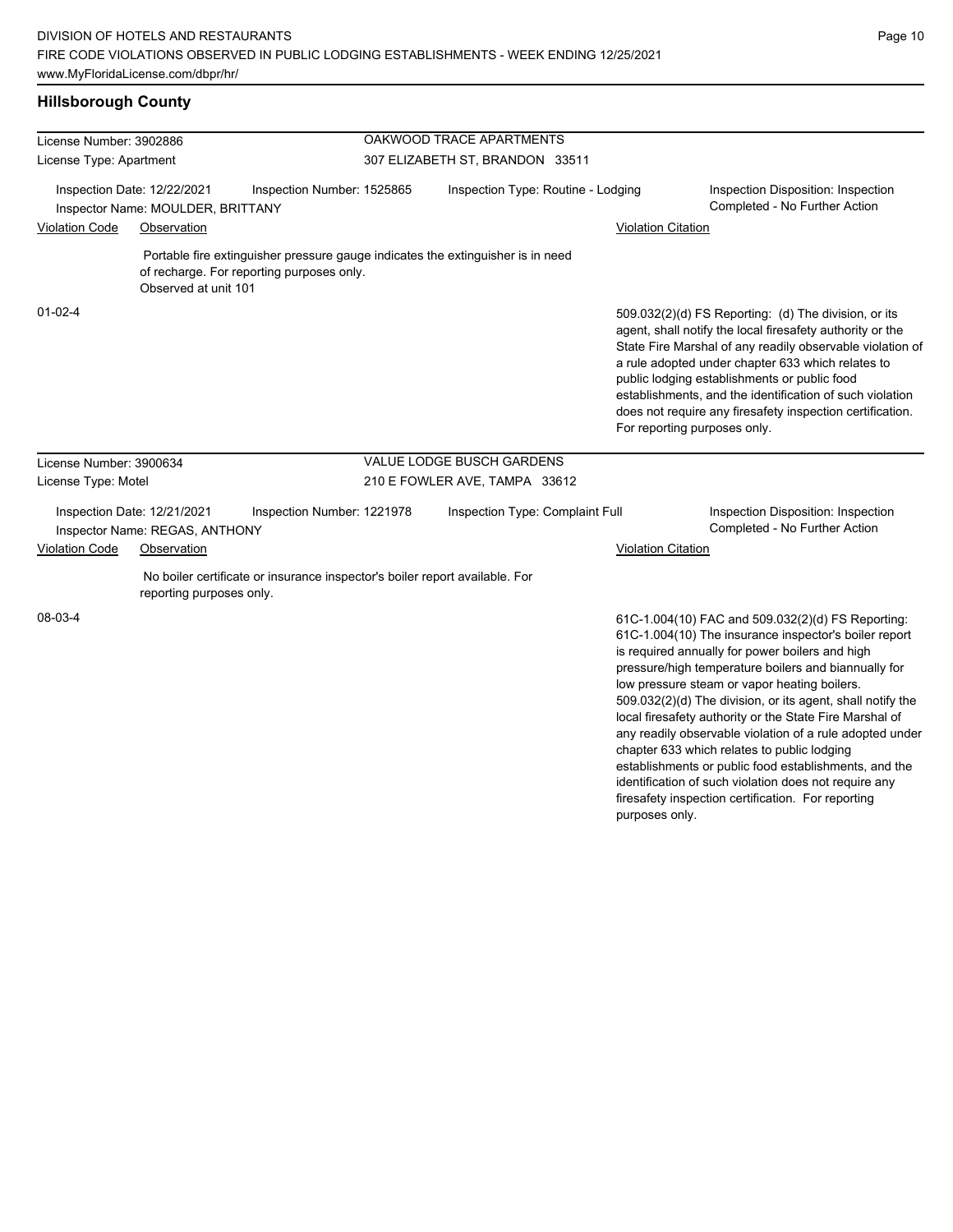## **Hillsborough County**

| License Number: 3902549                                        |             |                                                                                                                                                                                                                                              | PALM AVENUE APARTMENTS          |                           |                                                                                                                                                                                                                                                                                                                                                                                                                                              |
|----------------------------------------------------------------|-------------|----------------------------------------------------------------------------------------------------------------------------------------------------------------------------------------------------------------------------------------------|---------------------------------|---------------------------|----------------------------------------------------------------------------------------------------------------------------------------------------------------------------------------------------------------------------------------------------------------------------------------------------------------------------------------------------------------------------------------------------------------------------------------------|
| License Type: Apartment                                        |             |                                                                                                                                                                                                                                              | 10610 N 30 ST, TAMPA 33612      |                           |                                                                                                                                                                                                                                                                                                                                                                                                                                              |
| Inspection Date: 12/21/2021<br>Inspector Name: EHLERS, MICHAEL |             | Inspection Number: 1533716                                                                                                                                                                                                                   | Inspection Type: Complaint Full |                           | Inspection Disposition: Call Back -<br>Admin. complaint recommended                                                                                                                                                                                                                                                                                                                                                                          |
| <b>Violation Code</b>                                          | Observation |                                                                                                                                                                                                                                              |                                 | <b>Violation Citation</b> |                                                                                                                                                                                                                                                                                                                                                                                                                                              |
|                                                                | only.       | - From initial inspection : Portable fire extinguisher missing from it's designated<br>location (sign present indicating designated location). For reporting purposes<br>Building 39 unit C. - From follow-up inspection 2021-12-10: ** Time |                                 |                           |                                                                                                                                                                                                                                                                                                                                                                                                                                              |
| $01 - 03 - 4$                                                  | Extended**  |                                                                                                                                                                                                                                              |                                 |                           | 509.032(2)(d) FS Reporting: (d) The division, or its<br>agent, shall notify the local firesafety authority or the<br>State Fire Marshal of any readily observable violation of<br>a rule adopted under chapter 633 which relates to<br>public lodging establishments or public food<br>establishments, and the identification of such violation<br>does not require any firesafety inspection certification.<br>For reporting purposes only. |
| $01 - 03 - 4$                                                  |             |                                                                                                                                                                                                                                              |                                 |                           | 509.032(2)(d) FS Reporting: (d) The division, or its<br>agent, shall notify the local firesafety authority or the<br>State Fire Marshal of any readily observable violation of<br>a rule adopted under chapter 633 which relates to<br>public lodging establishments or public food<br>establishments, and the identification of such violation<br>does not require any firesafety inspection certification.<br>For reporting purposes only. |
| $01 - 03 - 4$                                                  |             |                                                                                                                                                                                                                                              |                                 |                           | 509.032(2)(d) FS Reporting: (d) The division, or its<br>agent, shall notify the local firesafety authority or the<br>State Fire Marshal of any readily observable violation of<br>a rule adopted under chapter 633 which relates to<br>public lodging establishments or public food<br>establishments, and the identification of such violation<br>does not require any firesafety inspection certification.<br>For reporting purposes only. |
|                                                                |             |                                                                                                                                                                                                                                              |                                 |                           |                                                                                                                                                                                                                                                                                                                                                                                                                                              |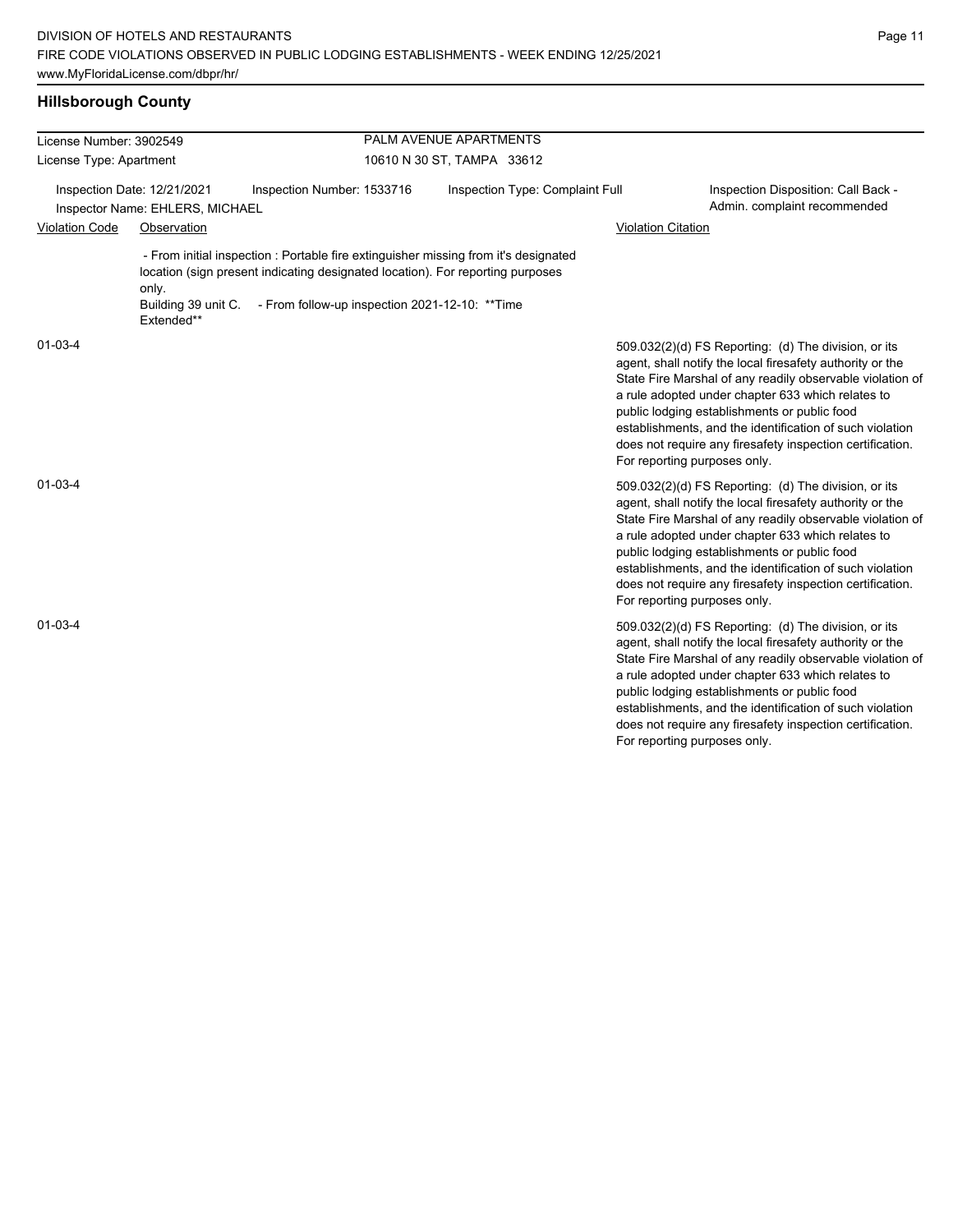| License Number: 5104552                                                                     |                                                               |                                                                                                                                                                                                                                         | <b>KENDALL RIDGE APARTMENTS</b> |                                    |                           |                                                                                                                                                                                                                                                                                                                                                                                                                        |
|---------------------------------------------------------------------------------------------|---------------------------------------------------------------|-----------------------------------------------------------------------------------------------------------------------------------------------------------------------------------------------------------------------------------------|---------------------------------|------------------------------------|---------------------------|------------------------------------------------------------------------------------------------------------------------------------------------------------------------------------------------------------------------------------------------------------------------------------------------------------------------------------------------------------------------------------------------------------------------|
| License Type: Apartment                                                                     |                                                               |                                                                                                                                                                                                                                         |                                 | 302 26 AVE W, BRADENTON 34205      |                           |                                                                                                                                                                                                                                                                                                                                                                                                                        |
| Inspection Date: 12/21/2021<br>Inspection Number: 1519358<br>Inspector Name: BECHTOLD, NEIL |                                                               |                                                                                                                                                                                                                                         |                                 | Inspection Type: Routine - Lodging |                           | Inspection Disposition: Inspection<br>Completed - No Further Action                                                                                                                                                                                                                                                                                                                                                    |
| <b>Violation Code</b>                                                                       | Observation                                                   |                                                                                                                                                                                                                                         |                                 |                                    | <b>Violation Citation</b> |                                                                                                                                                                                                                                                                                                                                                                                                                        |
|                                                                                             | purposes only.<br>contacted CFC                               | Trouble/alarm light illuminated on the fire alarm control panel. For reporting<br>Observed "Active Supervisory AR BLDG 900 Super Z029 01:39P 112821<br>1M021". Trouble light illuminated and beeping in intervals. Operator stated they |                                 |                                    |                           |                                                                                                                                                                                                                                                                                                                                                                                                                        |
| $04 - 01 - 4$                                                                               |                                                               |                                                                                                                                                                                                                                         |                                 |                                    | purposes only.            | 509.032(2)(d) FS Reporting: The division, or its agent,<br>shall notify the local firesafety authority or the State<br>Fire Marshal of any readily observable violation of a<br>rule adopted under chapter 633 which relates to public<br>lodging establishments or public food establishments,<br>and the identification of such violation does not require<br>any firesafety inspection certification. For reporting |
| License Number: 5103645                                                                     |                                                               |                                                                                                                                                                                                                                         | VISTA AT PALMA SOLA             |                                    |                           |                                                                                                                                                                                                                                                                                                                                                                                                                        |
| License Type: Apartment                                                                     |                                                               |                                                                                                                                                                                                                                         |                                 | 3900 75 ST W, BRADENTON 34209      |                           |                                                                                                                                                                                                                                                                                                                                                                                                                        |
|                                                                                             | Inspection Date: 12/21/2021<br>Inspector Name: HELGESON, ERIC | Inspection Number: 1533779                                                                                                                                                                                                              | Inspection                      | Inspection Type: Lodging-Licensing |                           | Inspection Disposition: Inspection<br>Completed - No Further Action                                                                                                                                                                                                                                                                                                                                                    |
| <b>Violation Code</b>                                                                       | Observation                                                   |                                                                                                                                                                                                                                         |                                 |                                    | <b>Violation Citation</b> |                                                                                                                                                                                                                                                                                                                                                                                                                        |
|                                                                                             |                                                               | Damaged electrical wire(s). For reporting purposes only.<br>Observed exposed wires on second floor building 4 landing ceiling.                                                                                                          |                                 |                                    |                           |                                                                                                                                                                                                                                                                                                                                                                                                                        |
| 07-01-4                                                                                     |                                                               |                                                                                                                                                                                                                                         |                                 |                                    |                           | 509.032(2)(d) FS Reporting: (d) The division, or its<br>agent, shall notify the local firesafety authority or the<br>State Fire Marshal of any readily observable violation of<br>a rule adopted under chapter 633 which relates to                                                                                                                                                                                    |

public lodging establishments or public food

For reporting purposes only.

establishments, and the identification of such violation does not require any firesafety inspection certification.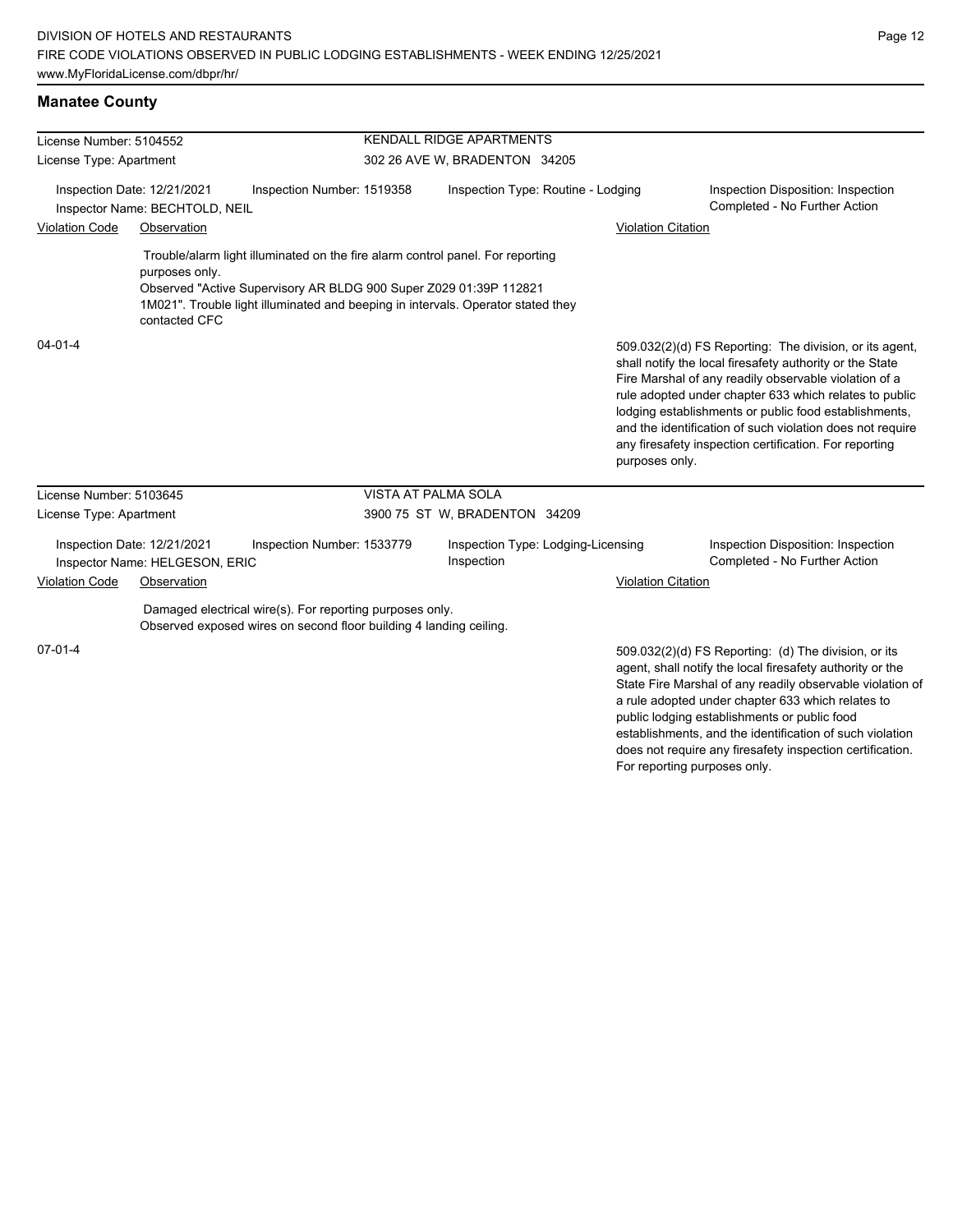## **Okaloosa County**

| License Number: 5603607 |                                                                | <b>DESTIN APARTMENTS</b>                                              |                    |                                                                                 |                           |                                                                                                                                                                                                                                                                                                                                                                                                                                              |  |
|-------------------------|----------------------------------------------------------------|-----------------------------------------------------------------------|--------------------|---------------------------------------------------------------------------------|---------------------------|----------------------------------------------------------------------------------------------------------------------------------------------------------------------------------------------------------------------------------------------------------------------------------------------------------------------------------------------------------------------------------------------------------------------------------------------|--|
| License Type: Apartment |                                                                | 100 CALHOUN AVE, DESTIN 32541                                         |                    |                                                                                 |                           |                                                                                                                                                                                                                                                                                                                                                                                                                                              |  |
|                         | Inspection Date: 12/22/2021                                    | Inspection Number: 1531891                                            |                    | Inspection Type: Routine - Lodging                                              |                           | Inspection Disposition: Inspection<br>Completed - No Further Action                                                                                                                                                                                                                                                                                                                                                                          |  |
| <b>Violation Code</b>   | Inspector Name: STEINMAN, MARC<br>Observation                  |                                                                       |                    |                                                                                 | <b>Violation Citation</b> |                                                                                                                                                                                                                                                                                                                                                                                                                                              |  |
|                         |                                                                |                                                                       |                    |                                                                                 |                           |                                                                                                                                                                                                                                                                                                                                                                                                                                              |  |
|                         | <b>Unit 202</b><br>For reporting purposes only.                | Charcoal BBQ grill observed on second floor covered exterior balcony. |                    |                                                                                 |                           |                                                                                                                                                                                                                                                                                                                                                                                                                                              |  |
| $02 - 07 - 4$           |                                                                |                                                                       |                    |                                                                                 |                           | 509.032(2)(d) FS Reporting: (d) The division, or its<br>agent, shall notify the local firesafety authority or the<br>State Fire Marshal of any readily observable violation of<br>a rule adopted under chapter 633 which relates to<br>public lodging establishments or public food<br>establishments, and the identification of such violation<br>does not require any firesafety inspection certification.<br>For reporting purposes only. |  |
| License Number: 5603602 |                                                                |                                                                       | <b>CORVET APTS</b> |                                                                                 |                           |                                                                                                                                                                                                                                                                                                                                                                                                                                              |  |
| License Type: Apartment |                                                                |                                                                       |                    | 406-408-410 CORVET ST, FORT WALTON BEACH 32548                                  |                           |                                                                                                                                                                                                                                                                                                                                                                                                                                              |  |
|                         | Inspection Date: 12/22/2021<br>Inspector Name: ADAMSON, ROBERT | Inspection Number: 1523231                                            |                    | Inspection Type: Routine - Lodging                                              |                           | Inspection Disposition: Inspection<br>Completed - No Further Action                                                                                                                                                                                                                                                                                                                                                                          |  |
| <b>Violation Code</b>   | Observation                                                    |                                                                       |                    |                                                                                 | <b>Violation Citation</b> |                                                                                                                                                                                                                                                                                                                                                                                                                                              |  |
|                         | street. **Repeat Violation**                                   | Damaged electrical wire(s). For reporting purposes only.              |                    | Low hanging wires connected from outside apartment F to utility pole close to   |                           |                                                                                                                                                                                                                                                                                                                                                                                                                                              |  |
| $07 - 01 - 4$           |                                                                |                                                                       |                    |                                                                                 |                           | 509.032(2)(d) FS Reporting: (d) The division, or its<br>agent, shall notify the local firesafety authority or the<br>State Fire Marshal of any readily observable violation of<br>a rule adopted under chapter 633 which relates to<br>public lodging establishments or public food<br>establishments, and the identification of such violation<br>does not require any firesafety inspection certification.<br>For reporting purposes only. |  |
| License Number: 5601686 |                                                                |                                                                       |                    | RIVIERA RIDGE TOWNHOMES                                                         |                           |                                                                                                                                                                                                                                                                                                                                                                                                                                              |  |
| License Type: Apartment |                                                                |                                                                       |                    | 500 KELLY MILL RD, VALPARAISO 32580                                             |                           |                                                                                                                                                                                                                                                                                                                                                                                                                                              |  |
|                         | Inspection Date: 12/22/2021<br>Inspector Name: STEINMAN, MARC  | Inspection Number: 1524088                                            |                    | Inspection Type: Routine - Lodging                                              |                           | Inspection Disposition: Inspection<br>Completed - No Further Action                                                                                                                                                                                                                                                                                                                                                                          |  |
| <b>Violation Code</b>   | Observation                                                    |                                                                       |                    |                                                                                 | <b>Violation Citation</b> |                                                                                                                                                                                                                                                                                                                                                                                                                                              |  |
|                         | Between units 153-152                                          | of recharge. For reporting purposes only.                             |                    | Portable fire extinguisher pressure gauge indicates the extinguisher is in need |                           |                                                                                                                                                                                                                                                                                                                                                                                                                                              |  |
| $01 - 02 - 4$           |                                                                |                                                                       |                    |                                                                                 |                           | 509.032(2)(d) FS Reporting (d) The division, or its<br>agent, shall notify the local firesafety authority or the<br>State Fire Marshal of any readily observable violation of<br>a rule adopted under chapter 633 which relates to<br>public lodging establishments or public food<br>establishments, and the identification of such violation<br>does not require any firesafety inspection certification.<br>For reporting purposes only.  |  |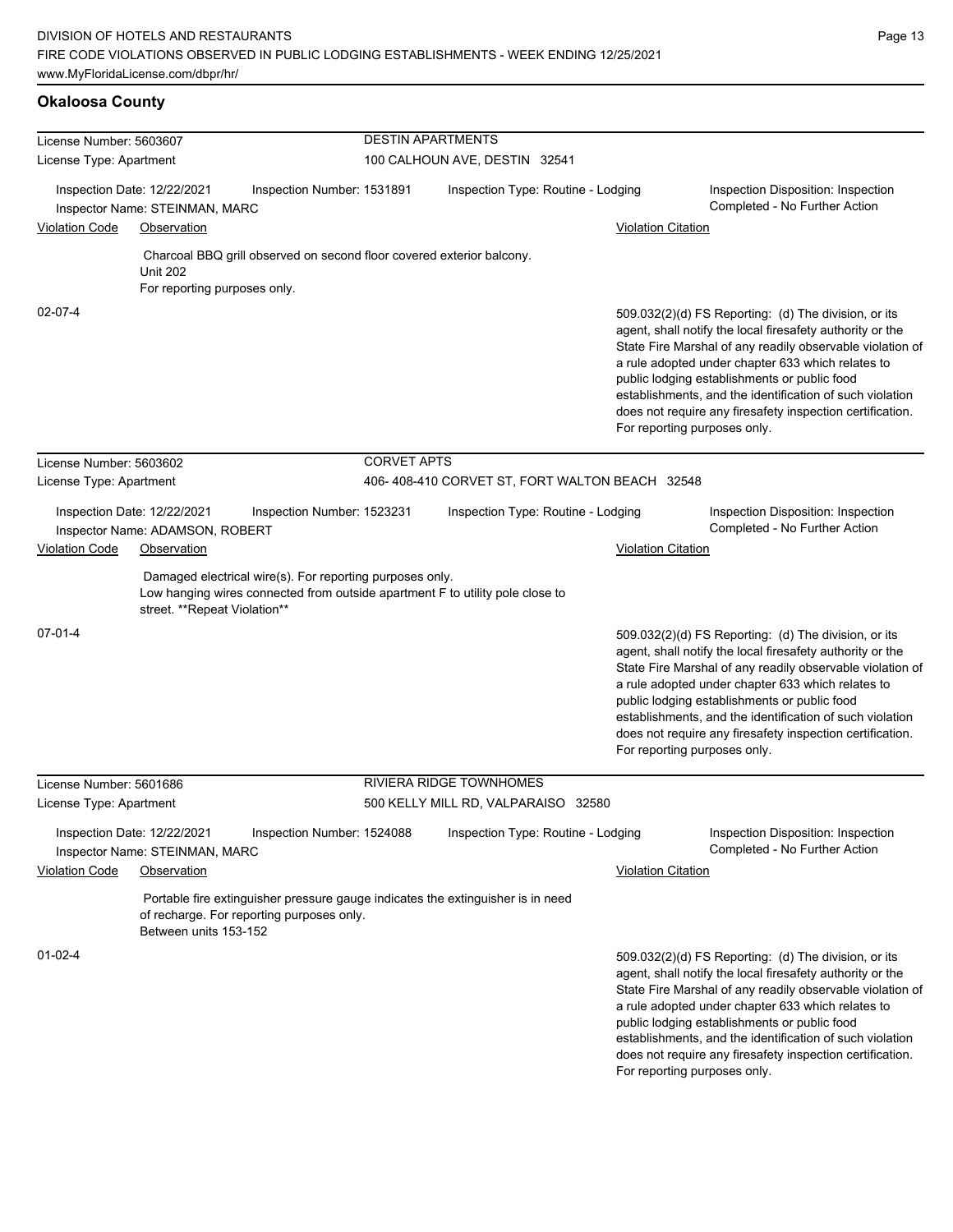# **Okeechobee County**

| License Number: 5700631<br>License Type: Apartment           |             |                                                                                                                                                                                                                            | OAKS AT SHANNON'S CROSSING         |                           |                                                                                                                                                                                                                                                                                                                                                 |  |
|--------------------------------------------------------------|-------------|----------------------------------------------------------------------------------------------------------------------------------------------------------------------------------------------------------------------------|------------------------------------|---------------------------|-------------------------------------------------------------------------------------------------------------------------------------------------------------------------------------------------------------------------------------------------------------------------------------------------------------------------------------------------|--|
|                                                              |             |                                                                                                                                                                                                                            | 833 HWY 441 SE, OKEECHOBEE 34974   |                           |                                                                                                                                                                                                                                                                                                                                                 |  |
| Inspection Date: 12/20/2021<br>Inspector Name: JACKS, ALBERT |             | Inspection Number: 1516173                                                                                                                                                                                                 | Inspection Type: Routine - Lodging |                           | Inspection Disposition: Inspection<br>Completed - No Further Action                                                                                                                                                                                                                                                                             |  |
| <b>Violation Code</b>                                        | Observation |                                                                                                                                                                                                                            |                                    | <b>Violation Citation</b> |                                                                                                                                                                                                                                                                                                                                                 |  |
|                                                              |             | Portable fire extinguisher pressure gauge indicates the extinguisher is in need<br>of recharge, at picnic area. Operator informed maintenance to get<br>recharged. For reporting purposes only **Corrective Action Taken** |                                    |                           |                                                                                                                                                                                                                                                                                                                                                 |  |
| $01-02-4$                                                    |             |                                                                                                                                                                                                                            |                                    |                           | 509.032(2)(d) FS Reporting: (d) The division, or its<br>agent, shall notify the local firesafety authority or the<br>State Fire Marshal of any readily observable violation of<br>a rule adopted under chapter 633 which relates to<br>public lodging establishments or public food<br>establishments, and the identification of such violation |  |

does not require any firesafety inspection certification.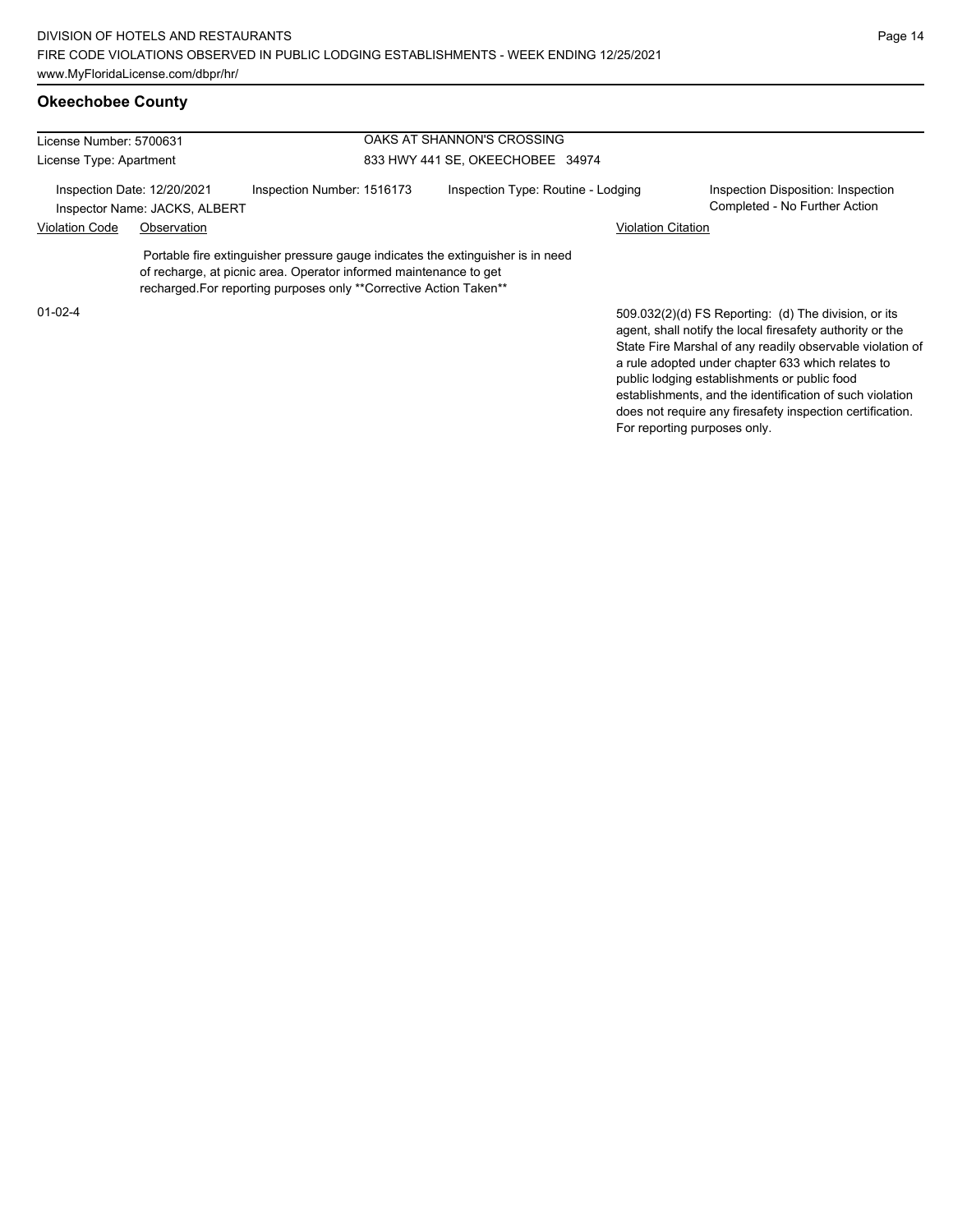#### **Orange County**

| License Number: 5801635 |                                                                            |                                                                    | <b>VACATION LODGE</b> |                                                                                                                                                                      |                           |                                                                                                                                                                                                                                                                                                                                                                                                                                                                                                                                                                                                                                                                                   |
|-------------------------|----------------------------------------------------------------------------|--------------------------------------------------------------------|-----------------------|----------------------------------------------------------------------------------------------------------------------------------------------------------------------|---------------------------|-----------------------------------------------------------------------------------------------------------------------------------------------------------------------------------------------------------------------------------------------------------------------------------------------------------------------------------------------------------------------------------------------------------------------------------------------------------------------------------------------------------------------------------------------------------------------------------------------------------------------------------------------------------------------------------|
| License Type: Motel     |                                                                            |                                                                    |                       | 720 S ORANGE BLOSSOM TRL, ORLANDO 32805-3144                                                                                                                         |                           |                                                                                                                                                                                                                                                                                                                                                                                                                                                                                                                                                                                                                                                                                   |
|                         | Inspection Date: 12/21/2021<br>Inspector Name: BUCKNER, ELLIOT             | Inspection Number: 1218824                                         |                       | Inspection Type: Routine - Lodging                                                                                                                                   |                           | Inspection Disposition: Warning<br>Issued                                                                                                                                                                                                                                                                                                                                                                                                                                                                                                                                                                                                                                         |
| <b>Violation Code</b>   | Observation                                                                |                                                                    |                       |                                                                                                                                                                      | <b>Violation Citation</b> |                                                                                                                                                                                                                                                                                                                                                                                                                                                                                                                                                                                                                                                                                   |
|                         |                                                                            | purposes only. **Repeat Violation**                                |                       | Boiler certificate or insurance inspector's boiler report expired. For reporting                                                                                     |                           |                                                                                                                                                                                                                                                                                                                                                                                                                                                                                                                                                                                                                                                                                   |
| $08 - 01 - 4$           |                                                                            |                                                                    |                       |                                                                                                                                                                      | purposes only.            | 61C-1.004(10) FAC and 509.032(2)(d) FS Reporting:<br>61C-1.004(10) The insurance inspector's boiler report<br>is required annually for power boilers and high<br>pressure/high temperature boilers and biannually for<br>low pressure steam or vapor heating boilers.<br>509.032(2)(d) The division, or its agent, shall notify the<br>local firesafety authority or the State Fire Marshal of<br>any readily observable violation of a rule adopted under<br>chapter 633 which relates to public lodging<br>establishments or public food establishments, and the<br>identification of such violation does not require any<br>firesafety inspection certification. For reporting |
| License Number: 5805932 |                                                                            |                                                                    |                       | INTOWN SUITES ORLANDO SOUTH LLC                                                                                                                                      |                           |                                                                                                                                                                                                                                                                                                                                                                                                                                                                                                                                                                                                                                                                                   |
| License Type: Hotel     |                                                                            |                                                                    |                       | 1951 CENTRAL FLORIDA PKWY, ORLANDO 32837                                                                                                                             |                           |                                                                                                                                                                                                                                                                                                                                                                                                                                                                                                                                                                                                                                                                                   |
| <b>Violation Code</b>   | Inspection Date: 12/20/2021<br>Inspector Name: ALVIS, DAVID<br>Observation | Inspection Number: 1160983                                         |                       | Inspection Type: Routine - Lodging                                                                                                                                   | <b>Violation Citation</b> | Inspection Disposition: Call Back -<br>Complied                                                                                                                                                                                                                                                                                                                                                                                                                                                                                                                                                                                                                                   |
|                         |                                                                            | Time extended until next unannounced inspection ** Time Extended** |                       | - From initial inspection : Trouble/alarm light illuminated on the fire alarm control<br>panel. For reporting purposes only. - From follow-up inspection 2021-12-20: |                           |                                                                                                                                                                                                                                                                                                                                                                                                                                                                                                                                                                                                                                                                                   |
| $04 - 01 - 4$           |                                                                            |                                                                    |                       |                                                                                                                                                                      |                           | 509.032(2)(d) FS Reporting: The division, or its agent,<br>shall notify the local firesafety authority or the State<br>$\mathbf{r}$ , and $\mathbf{r}$ , and $\mathbf{r}$ , and $\mathbf{r}$ , and $\mathbf{r}$ , and $\mathbf{r}$ , and $\mathbf{r}$                                                                                                                                                                                                                                                                                                                                                                                                                             |

Fire Marshal of any readily observable violation of a rule adopted under chapter 633 which relates to public lodging establishments or public food establishments, and the identification of such violation does not require any firesafety inspection certification. For reporting purposes only.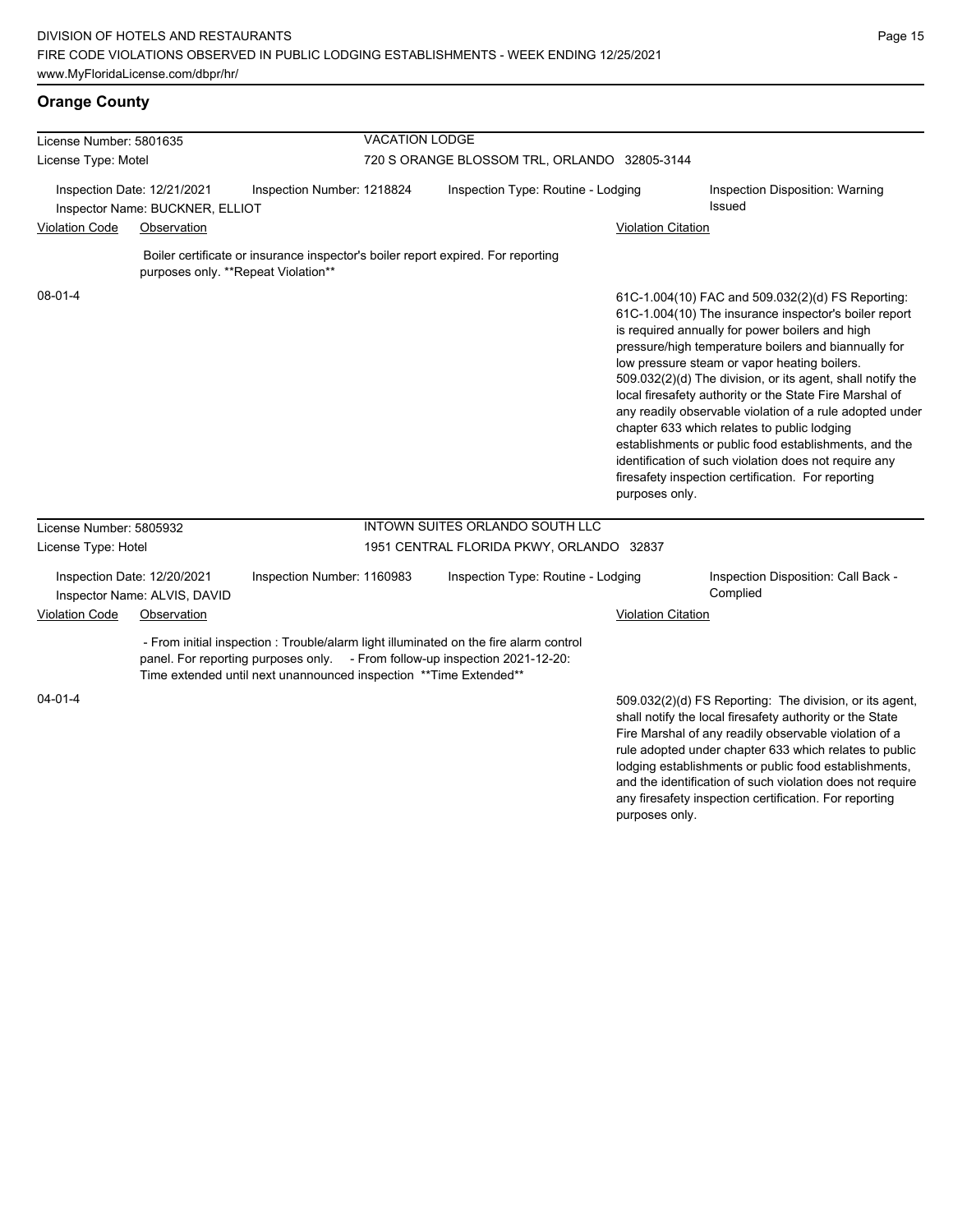#### **Osceola County**

| License Number: 5900225                                                                       |                                                            |                                                                                                                                               | SERALAGO HOTEL AND SUITES MAINGATE EAST           |                                         |                           |                                                                                                                                                                                                                                                                                                                                                                                                                                                                                                                                                                                                                                                                                   |  |
|-----------------------------------------------------------------------------------------------|------------------------------------------------------------|-----------------------------------------------------------------------------------------------------------------------------------------------|---------------------------------------------------|-----------------------------------------|---------------------------|-----------------------------------------------------------------------------------------------------------------------------------------------------------------------------------------------------------------------------------------------------------------------------------------------------------------------------------------------------------------------------------------------------------------------------------------------------------------------------------------------------------------------------------------------------------------------------------------------------------------------------------------------------------------------------------|--|
| License Type: Hotel                                                                           |                                                            |                                                                                                                                               | 5678 W IRLO BRONSON MEMORIAL HWY, KISSIMMEE 34746 |                                         |                           |                                                                                                                                                                                                                                                                                                                                                                                                                                                                                                                                                                                                                                                                                   |  |
| Inspection Date: 12/20/2021<br>Inspection Number: 1163602<br>Inspector Name: FERTIL, SYLVERST |                                                            |                                                                                                                                               |                                                   | Inspection Type: Complaint Full         |                           | Inspection Disposition: Inspection<br>Completed - No Further Action                                                                                                                                                                                                                                                                                                                                                                                                                                                                                                                                                                                                               |  |
| <b>Violation Code</b>                                                                         | Observation                                                |                                                                                                                                               |                                                   |                                         | <b>Violation Citation</b> |                                                                                                                                                                                                                                                                                                                                                                                                                                                                                                                                                                                                                                                                                   |  |
|                                                                                               |                                                            | Boiler certificate or insurance inspector's boiler report expired for multiple<br>boilers. For reporting purposes only. ** Repeat Violation** |                                                   |                                         |                           |                                                                                                                                                                                                                                                                                                                                                                                                                                                                                                                                                                                                                                                                                   |  |
| 08-01-4                                                                                       |                                                            |                                                                                                                                               |                                                   |                                         | purposes only.            | 61C-1.004(10) FAC and 509.032(2)(d) FS Reporting:<br>61C-1.004(10) The insurance inspector's boiler report<br>is required annually for power boilers and high<br>pressure/high temperature boilers and biannually for<br>low pressure steam or vapor heating boilers.<br>509.032(2)(d) The division, or its agent, shall notify the<br>local firesafety authority or the State Fire Marshal of<br>any readily observable violation of a rule adopted under<br>chapter 633 which relates to public lodging<br>establishments or public food establishments, and the<br>identification of such violation does not require any<br>firesafety inspection certification. For reporting |  |
| 08-01-4                                                                                       |                                                            |                                                                                                                                               |                                                   |                                         | purposes only.            | 61C-1.004(10) FAC and 509.032(2)(d) FS Reporting:<br>61C-1.004(10) The insurance inspector's boiler report<br>is required annually for power boilers and high<br>pressure/high temperature boilers and biannually for<br>low pressure steam or vapor heating boilers.<br>509.032(2)(d) The division, or its agent, shall notify the<br>local firesafety authority or the State Fire Marshal of<br>any readily observable violation of a rule adopted under<br>chapter 633 which relates to public lodging<br>establishments or public food establishments, and the<br>identification of such violation does not require any<br>firesafety inspection certification. For reporting |  |
| License Number: 5900879                                                                       |                                                            |                                                                                                                                               |                                                   | THE GRAND ORLANDO RESORT AT CELEBRATION |                           |                                                                                                                                                                                                                                                                                                                                                                                                                                                                                                                                                                                                                                                                                   |  |
| License Type: Hotel                                                                           |                                                            | 2900 PKWY BLVD, KISSIMMEE 34747                                                                                                               |                                                   |                                         |                           |                                                                                                                                                                                                                                                                                                                                                                                                                                                                                                                                                                                                                                                                                   |  |
|                                                                                               | Inspection Date: 12/20/2021<br>Inspector Name: IRVEN, RYAN | Inspection Number: 1163860                                                                                                                    |                                                   | Inspection Type: Complaint Partial      |                           | Inspection Disposition: Inspection<br>Completed - No Further Action                                                                                                                                                                                                                                                                                                                                                                                                                                                                                                                                                                                                               |  |
| <b>Violation Code</b>                                                                         | Observation                                                |                                                                                                                                               |                                                   |                                         | <b>Violation Citation</b> |                                                                                                                                                                                                                                                                                                                                                                                                                                                                                                                                                                                                                                                                                   |  |
|                                                                                               | purposes only.                                             | Trouble/alarm light illuminated on the fire alarm control panel. For reporting                                                                |                                                   |                                         |                           |                                                                                                                                                                                                                                                                                                                                                                                                                                                                                                                                                                                                                                                                                   |  |
| 04-01-4                                                                                       |                                                            |                                                                                                                                               |                                                   |                                         |                           | 509.032(2)(d) FS Reporting: The division, or its agent,<br>shall notify the local firesafety authority or the State<br>Fire Marshal of any readily observable violation of a<br>rule adopted under chapter 633 which relates to public                                                                                                                                                                                                                                                                                                                                                                                                                                            |  |

rule adopted under chapter 633 which relates to public lodging establishments or public food establishments, and the identification of such violation does not require any firesafety inspection certification. For reporting purposes only.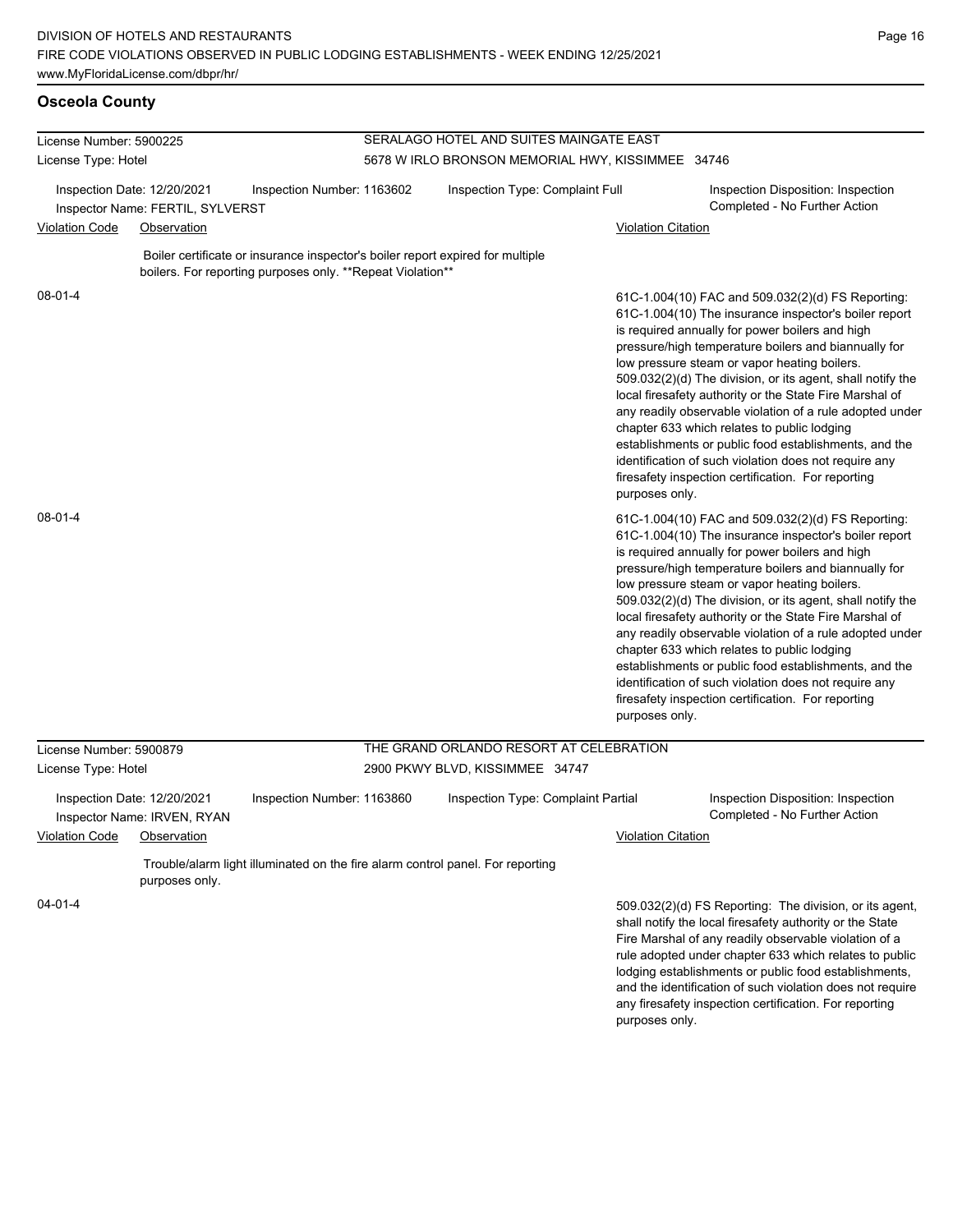# **Osceola County**

| License Number: 5912070             |                                                            |                                                                             | <b>GRAND HOTEL KISSIMMEE</b>       |                                                                                                                                                                                                                                                                                                                                                                                                                                                                                                                                                                    |
|-------------------------------------|------------------------------------------------------------|-----------------------------------------------------------------------------|------------------------------------|--------------------------------------------------------------------------------------------------------------------------------------------------------------------------------------------------------------------------------------------------------------------------------------------------------------------------------------------------------------------------------------------------------------------------------------------------------------------------------------------------------------------------------------------------------------------|
| License Type: Hotel                 |                                                            |                                                                             | 3104 PARKWAY BLVD, KISSIMMEE 34747 |                                                                                                                                                                                                                                                                                                                                                                                                                                                                                                                                                                    |
|                                     | Inspection Date: 12/20/2021<br>Inspector Name: IRVEN, RYAN | Inspection Number: 1161508                                                  | Inspection Type: Routine - Lodging | Inspection Disposition: Warning<br>Issued                                                                                                                                                                                                                                                                                                                                                                                                                                                                                                                          |
| <b>Violation Code</b>               | Observation                                                |                                                                             |                                    | <b>Violation Citation</b>                                                                                                                                                                                                                                                                                                                                                                                                                                                                                                                                          |
|                                     |                                                            | No boiler certificate or insurance inspector's boiler report available. For |                                    |                                                                                                                                                                                                                                                                                                                                                                                                                                                                                                                                                                    |
| reporting purposes only.<br>08-03-4 |                                                            |                                                                             |                                    | 61C-1.004(10) FAC and 509.032(2)(d) FS Reporting:<br>61C-1.004(10) The insurance inspector's boiler report<br>is required annually for power boilers and high<br>pressure/high temperature boilers and biannually for<br>low pressure steam or vapor heating boilers.<br>509.032(2)(d) The division, or its agent, shall notify the<br>local firesafety authority or the State Fire Marshal of<br>any readily observable violation of a rule adopted under<br>chapter 633 which relates to public lodging<br>establishments or public food establishments, and the |

identification of such violation does not require any firesafety inspection certification. For reporting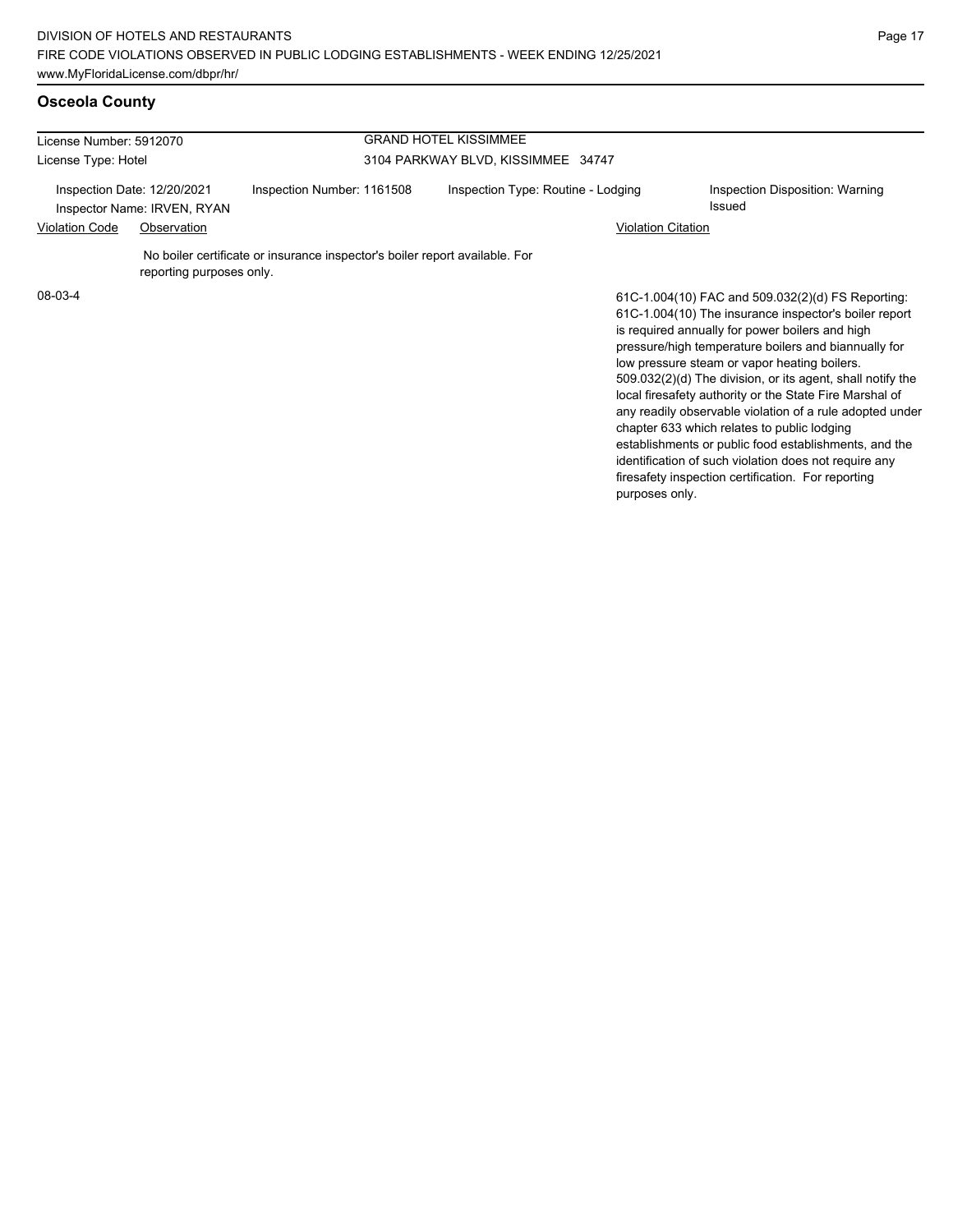#### **Palm Beach County**

| License Number: 6007320 |                                                                |                                                                                                                          | HOLIDAY INN PALM BEACH- CONFERENCE CENTER |                                          |                           |                                                                                                                                                                                                                                                                                                                                                                                                                                                                                                                                                                                                                                                                                   |  |
|-------------------------|----------------------------------------------------------------|--------------------------------------------------------------------------------------------------------------------------|-------------------------------------------|------------------------------------------|---------------------------|-----------------------------------------------------------------------------------------------------------------------------------------------------------------------------------------------------------------------------------------------------------------------------------------------------------------------------------------------------------------------------------------------------------------------------------------------------------------------------------------------------------------------------------------------------------------------------------------------------------------------------------------------------------------------------------|--|
| License Type: Hotel     |                                                                |                                                                                                                          |                                           | 1301 BELVEDERE RD, WEST PALM BEACH 33405 |                           |                                                                                                                                                                                                                                                                                                                                                                                                                                                                                                                                                                                                                                                                                   |  |
|                         | Inspection Date: 12/21/2021<br>Inspector Name: SINGH, GAJENDRA | Inspection Number: 1163861                                                                                               |                                           | Inspection Type: Complaint Full          |                           | Inspection Disposition: Inspection<br>Completed - No Further Action                                                                                                                                                                                                                                                                                                                                                                                                                                                                                                                                                                                                               |  |
| <b>Violation Code</b>   | Observation                                                    |                                                                                                                          |                                           |                                          | <b>Violation Citation</b> |                                                                                                                                                                                                                                                                                                                                                                                                                                                                                                                                                                                                                                                                                   |  |
|                         |                                                                | Boiler certificate or insurance inspector's boiler report expired. For reporting<br>purposes only. Expired on 05/09/2021 |                                           |                                          |                           |                                                                                                                                                                                                                                                                                                                                                                                                                                                                                                                                                                                                                                                                                   |  |
| $08 - 01 - 4$           |                                                                |                                                                                                                          |                                           |                                          | purposes only.            | 61C-1.004(10) FAC and 509.032(2)(d) FS Reporting:<br>61C-1.004(10) The insurance inspector's boiler report<br>is required annually for power boilers and high<br>pressure/high temperature boilers and biannually for<br>low pressure steam or vapor heating boilers.<br>509.032(2)(d) The division, or its agent, shall notify the<br>local firesafety authority or the State Fire Marshal of<br>any readily observable violation of a rule adopted under<br>chapter 633 which relates to public lodging<br>establishments or public food establishments, and the<br>identification of such violation does not require any<br>firesafety inspection certification. For reporting |  |
| License Number: 6005868 |                                                                |                                                                                                                          |                                           | WYNDHAM GARDEN HOTEL - BOCA RATON        |                           |                                                                                                                                                                                                                                                                                                                                                                                                                                                                                                                                                                                                                                                                                   |  |
| License Type: Motel     |                                                                |                                                                                                                          |                                           | 1950 GLADES RD, BOCA RATON 33431         |                           |                                                                                                                                                                                                                                                                                                                                                                                                                                                                                                                                                                                                                                                                                   |  |
|                         | Inspection Date: 12/22/2021<br>Inspector Name: CUDEMOS, HAIDA  | Inspection Number: 1220422                                                                                               |                                           | Inspection Type: Routine - Lodging       |                           | Inspection Disposition: Inspection<br>Completed - No Further Action                                                                                                                                                                                                                                                                                                                                                                                                                                                                                                                                                                                                               |  |
| <b>Violation Code</b>   | Observation                                                    |                                                                                                                          |                                           |                                          | <b>Violation Citation</b> |                                                                                                                                                                                                                                                                                                                                                                                                                                                                                                                                                                                                                                                                                   |  |
|                         | purposes only.<br>Expired 12.11.2021.                          | Boiler certificate or insurance inspector's boiler report expired. For reporting                                         |                                           |                                          |                           |                                                                                                                                                                                                                                                                                                                                                                                                                                                                                                                                                                                                                                                                                   |  |
| $08 - 01 - 4$           |                                                                |                                                                                                                          |                                           |                                          |                           | 61C-1.004(10) FAC and 509.032(2)(d) FS Reporting:<br>61C-1.004(10) The insurance inspector's boiler report<br>is required annually for power boilers and high<br>pressure/high temperature boilers and biannually for<br>low pressure steam or vapor heating boilers.<br>509.032(2)(d) The division, or its agent, shall notify the<br>$\sim$ 1. Construction of the second contracts $\sim$ Opening Fig. . Advance to the C                                                                                                                                                                                                                                                      |  |

local firesafety authority or the State Fire Marshal of any readily observable violation of a rule adopted under chapter 633 which relates to public lodging establishments or public food establishments, and the identification of such violation does not require any firesafety inspection certification. For reporting purposes only.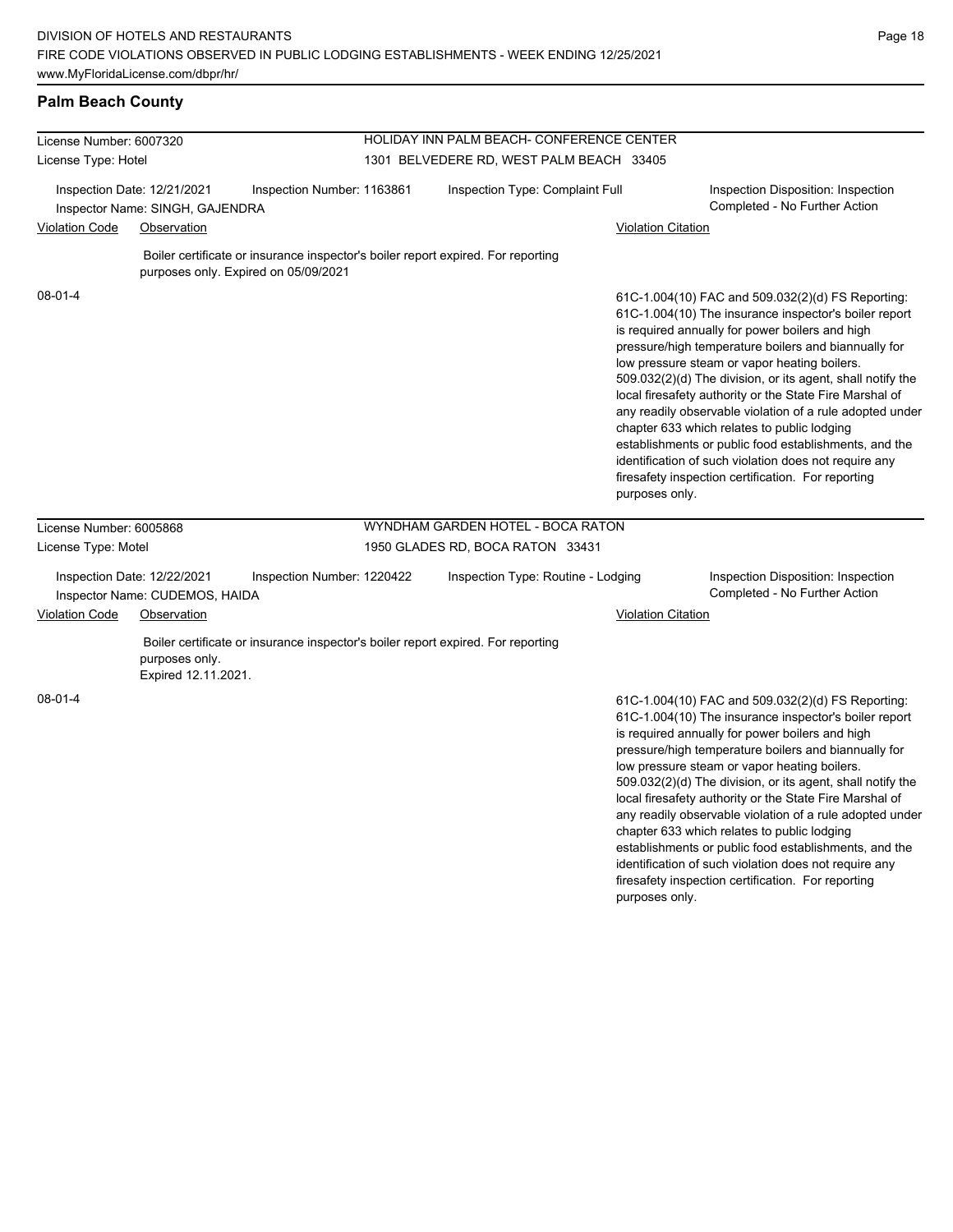# **Palm Beach County**

| License Number: 6007675                                       |             | <b>HILTON SUITE HOTEL</b>                                                        |                                    |                           |                                                                                                                                                                                                                                                                                                                                                                                                                                                                                                           |
|---------------------------------------------------------------|-------------|----------------------------------------------------------------------------------|------------------------------------|---------------------------|-----------------------------------------------------------------------------------------------------------------------------------------------------------------------------------------------------------------------------------------------------------------------------------------------------------------------------------------------------------------------------------------------------------------------------------------------------------------------------------------------------------|
| License Type: Hotel                                           |             |                                                                                  | 7920 GLADES RD, BOCA RATON 33434   |                           |                                                                                                                                                                                                                                                                                                                                                                                                                                                                                                           |
| Inspection Date: 12/22/2021<br>Inspector Name: CUDEMOS, HAIDA |             | Inspection Number: 1162477                                                       | Inspection Type: Routine - Lodging |                           | Inspection Disposition: Inspection<br>Completed - No Further Action                                                                                                                                                                                                                                                                                                                                                                                                                                       |
| <b>Violation Code</b>                                         | Observation |                                                                                  |                                    | <b>Violation Citation</b> |                                                                                                                                                                                                                                                                                                                                                                                                                                                                                                           |
|                                                               |             | Boiler certificate or insurance inspector's boiler report expired. For reporting |                                    |                           |                                                                                                                                                                                                                                                                                                                                                                                                                                                                                                           |
| purposes only. Expired 05-23-2021.<br>08-01-4                 |             |                                                                                  |                                    |                           | 61C-1.004(10) FAC and 509.032(2)(d) FS Reporting:<br>61C-1.004(10) The insurance inspector's boiler report<br>is required annually for power boilers and high<br>pressure/high temperature boilers and biannually for<br>low pressure steam or vapor heating boilers.<br>509.032(2)(d) The division, or its agent, shall notify the<br>local firesafety authority or the State Fire Marshal of<br>any readily observable violation of a rule adopted under<br>chapter 633 which relates to public lodging |

Page 19

establishments or public food establishments, and the identification of such violation does not require any firesafety inspection certification. For reporting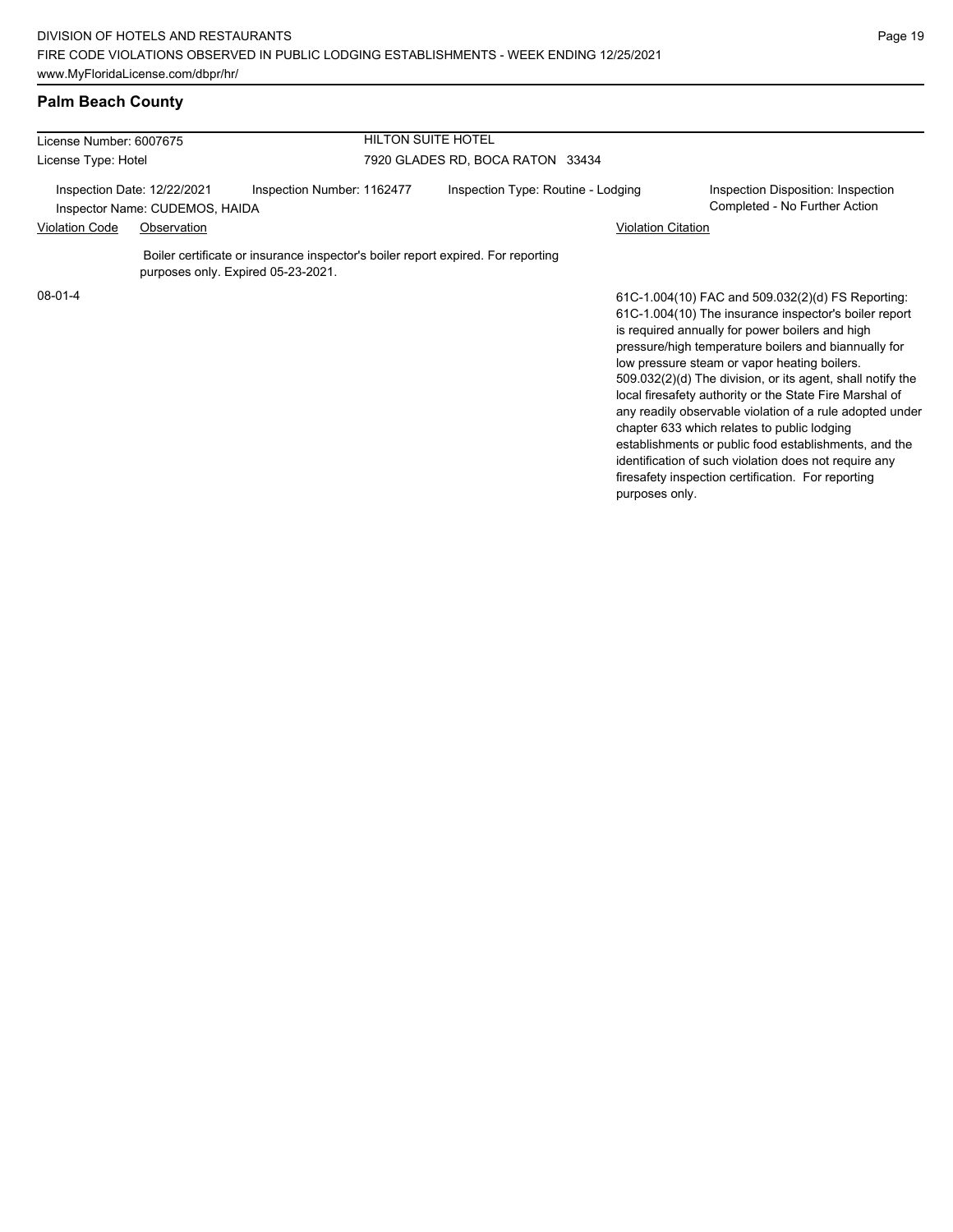does not require any firesafety inspection certification.

For reporting purposes only.

## **Pasco County**

| License Number: 6100019 |                                 |                                                                                                                              | <b>CHAMPION INN</b><br>1131 US HWY 19, HOLIDAY 34691 |                                                                                                                                                                                                                                                                                                                                                 |  |  |  |
|-------------------------|---------------------------------|------------------------------------------------------------------------------------------------------------------------------|------------------------------------------------------|-------------------------------------------------------------------------------------------------------------------------------------------------------------------------------------------------------------------------------------------------------------------------------------------------------------------------------------------------|--|--|--|
| License Type: Motel     |                                 |                                                                                                                              |                                                      |                                                                                                                                                                                                                                                                                                                                                 |  |  |  |
|                         | Inspection Date: 12/22/2021     | Inspection Number: 1218974                                                                                                   | Inspection Type: Routine - Lodging                   | Inspection Disposition: Warning                                                                                                                                                                                                                                                                                                                 |  |  |  |
|                         | Inspector Name: BENEDICT, TRACY |                                                                                                                              |                                                      | Issued                                                                                                                                                                                                                                                                                                                                          |  |  |  |
| <b>Violation Code</b>   | Observation                     |                                                                                                                              |                                                      | Violation Citation                                                                                                                                                                                                                                                                                                                              |  |  |  |
|                         | All fire extinguishers          | Portable fire extinguisher pressure gauge indicates the extinguisher is in need<br>of recharge. For reporting purposes only. |                                                      |                                                                                                                                                                                                                                                                                                                                                 |  |  |  |
| $01 - 02 - 4$           |                                 |                                                                                                                              |                                                      | 509.032(2)(d) FS Reporting: (d) The division, or its<br>agent, shall notify the local firesafety authority or the<br>State Fire Marshal of any readily observable violation of<br>a rule adopted under chapter 633 which relates to<br>public lodging establishments or public food<br>establishments, and the identification of such violation |  |  |  |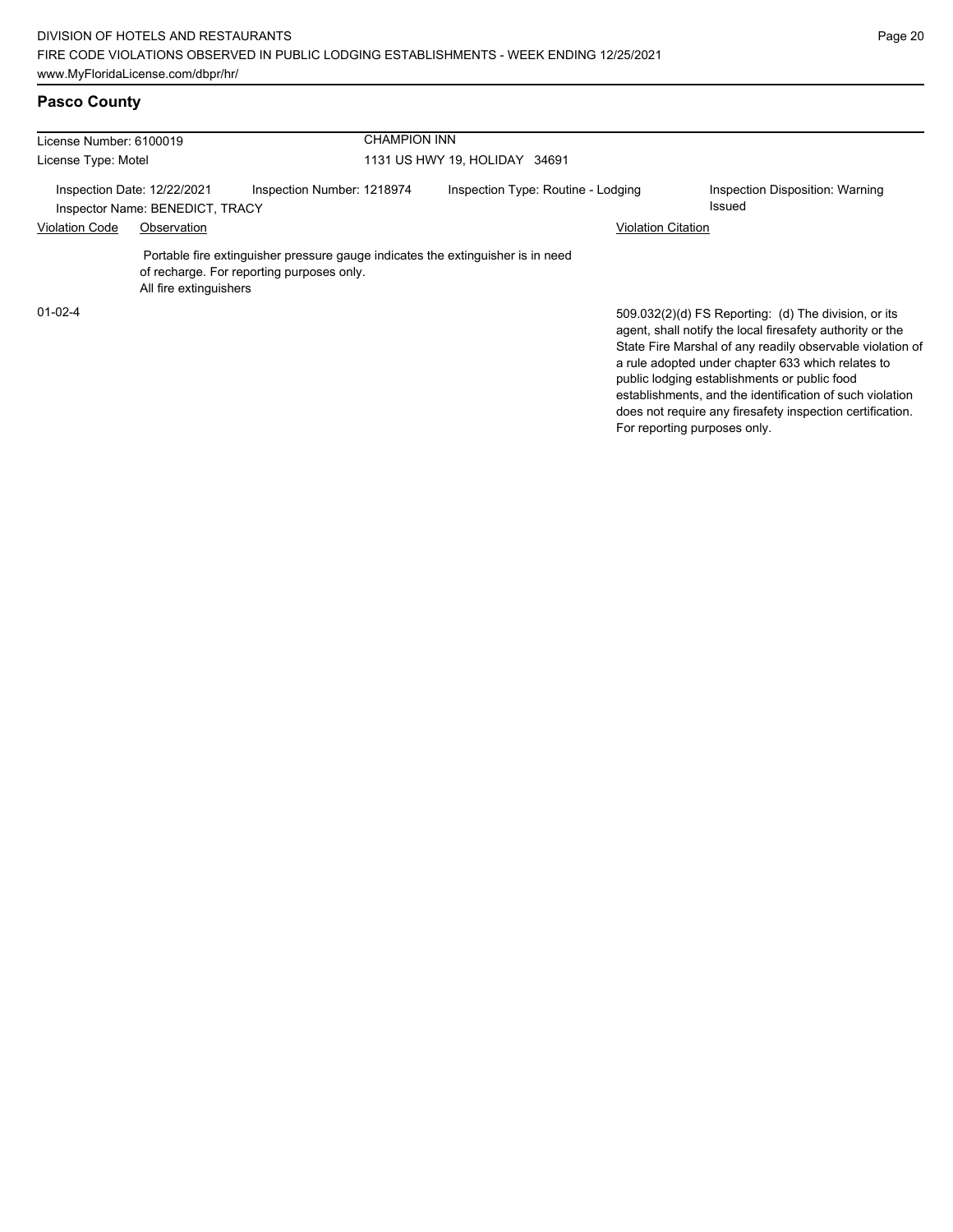# **Pinellas County**

| License Number: 6201702                                         |             | <b>HILTON GARDEN INN</b>                                                                                                                                      |                                          |                                                                                                                                                                                                                                                                                                                                                                                                                                                                                                                                                                                                                                                                                   |
|-----------------------------------------------------------------|-------------|---------------------------------------------------------------------------------------------------------------------------------------------------------------|------------------------------------------|-----------------------------------------------------------------------------------------------------------------------------------------------------------------------------------------------------------------------------------------------------------------------------------------------------------------------------------------------------------------------------------------------------------------------------------------------------------------------------------------------------------------------------------------------------------------------------------------------------------------------------------------------------------------------------------|
| License Type: Motel                                             |             |                                                                                                                                                               | 6100 GULF BLVD, ST PETE BEACH 33706-3714 |                                                                                                                                                                                                                                                                                                                                                                                                                                                                                                                                                                                                                                                                                   |
| Inspection Date: 12/20/2021<br>Inspector Name: DAY-WALKER, LISA |             | Inspection Number: 1219307                                                                                                                                    | Inspection Type: Routine - Lodging       | Inspection Disposition: Inspection<br>Completed - No Further Action                                                                                                                                                                                                                                                                                                                                                                                                                                                                                                                                                                                                               |
| <b>Violation Code</b>                                           | Observation |                                                                                                                                                               |                                          | <b>Violation Citation</b>                                                                                                                                                                                                                                                                                                                                                                                                                                                                                                                                                                                                                                                         |
|                                                                 | observed.   | No boiler certificate or insurance inspector's boiler report available. For<br>reporting purposes only. 4 Intellihot 499,999 btu insta heat hot water boilers |                                          |                                                                                                                                                                                                                                                                                                                                                                                                                                                                                                                                                                                                                                                                                   |
| 08-03-4                                                         |             |                                                                                                                                                               |                                          | 61C-1.004(10) FAC and 509.032(2)(d) FS Reporting:<br>61C-1.004(10) The insurance inspector's boiler report<br>is required annually for power boilers and high<br>pressure/high temperature boilers and biannually for<br>low pressure steam or vapor heating boilers.<br>509.032(2)(d) The division, or its agent, shall notify the<br>local firesafety authority or the State Fire Marshal of<br>any readily observable violation of a rule adopted under<br>chapter 633 which relates to public lodging<br>establishments or public food establishments, and the<br>identification of such violation does not require any<br>firesafety inspection certification. For reporting |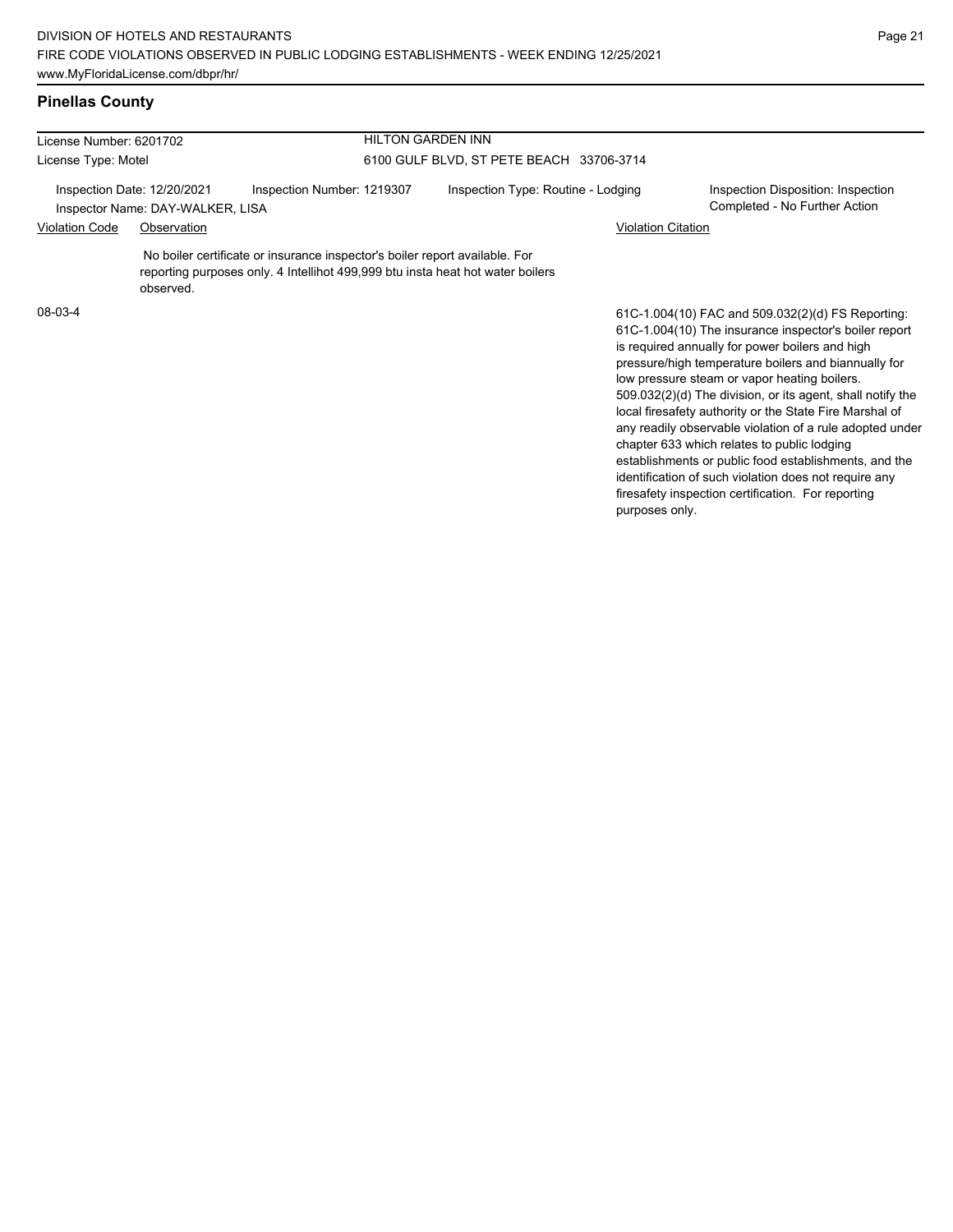# **Polk County**

| License Number: 6300438                                      |                                                                                                                                                          | <b>TIGER VILLA MOTEL</b>             |                                                                                                                                                                                                                                                                                                                                                                                                                                                                                                                                                                                                                                                                                   |  |  |  |
|--------------------------------------------------------------|----------------------------------------------------------------------------------------------------------------------------------------------------------|--------------------------------------|-----------------------------------------------------------------------------------------------------------------------------------------------------------------------------------------------------------------------------------------------------------------------------------------------------------------------------------------------------------------------------------------------------------------------------------------------------------------------------------------------------------------------------------------------------------------------------------------------------------------------------------------------------------------------------------|--|--|--|
| License Type: Motel                                          |                                                                                                                                                          | 6000 NEW TAMPA HWY, LAKELAND 33815   |                                                                                                                                                                                                                                                                                                                                                                                                                                                                                                                                                                                                                                                                                   |  |  |  |
| Inspection Date: 12/21/2021<br>Inspector Name: POWELL, DAVID | Inspection Number: 1218316                                                                                                                               | Inspection Type: Routine - Lodging   | Inspection Disposition: Warning<br>Issued                                                                                                                                                                                                                                                                                                                                                                                                                                                                                                                                                                                                                                         |  |  |  |
| <b>Violation Code</b><br>Observation                         |                                                                                                                                                          |                                      | <b>Violation Citation</b>                                                                                                                                                                                                                                                                                                                                                                                                                                                                                                                                                                                                                                                         |  |  |  |
|                                                              | Hearing-impaired smoke detector is not functioning when tested. For reporting<br>purposes only. Hearing impaired device sounds but lacks flashing light. |                                      |                                                                                                                                                                                                                                                                                                                                                                                                                                                                                                                                                                                                                                                                                   |  |  |  |
| $05-02-5$                                                    |                                                                                                                                                          |                                      | 509.032(2)(d) FS Reporting: The division, or its agent,<br>shall notify the local firesafety authority or the State<br>Fire Marshal of any readily observable violation of a<br>rule adopted under chapter 633 which relates to public<br>lodging establishments or public food establishments,<br>and the identification of such violation does not require<br>any firesafety inspection certification. For reporting<br>purposes only.                                                                                                                                                                                                                                          |  |  |  |
| License Number: 6309178                                      |                                                                                                                                                          | <b>STREAMSONG RESORT</b>             |                                                                                                                                                                                                                                                                                                                                                                                                                                                                                                                                                                                                                                                                                   |  |  |  |
| License Type: Hotel                                          |                                                                                                                                                          | 1000 STREAMSONG DR, STREAMSONG 33834 |                                                                                                                                                                                                                                                                                                                                                                                                                                                                                                                                                                                                                                                                                   |  |  |  |
| Inspection Date: 12/20/2021<br>Inspector Name: WHITE, CHERYL | Inspection Number: 1159625                                                                                                                               | Inspection Type: Routine - Lodging   | Inspection Disposition: Inspection<br>Completed - No Further Action                                                                                                                                                                                                                                                                                                                                                                                                                                                                                                                                                                                                               |  |  |  |
| <b>Violation Code</b><br>Observation                         |                                                                                                                                                          |                                      | <b>Violation Citation</b>                                                                                                                                                                                                                                                                                                                                                                                                                                                                                                                                                                                                                                                         |  |  |  |
| purposes only.                                               | Boiler certificate or insurance inspector's boiler report expired. For reporting                                                                         |                                      |                                                                                                                                                                                                                                                                                                                                                                                                                                                                                                                                                                                                                                                                                   |  |  |  |
| 08-01-4                                                      |                                                                                                                                                          |                                      | 61C-1.004(10) FAC and 509.032(2)(d) FS Reporting:<br>61C-1.004(10) The insurance inspector's boiler report<br>is required annually for power boilers and high<br>pressure/high temperature boilers and biannually for<br>low pressure steam or vapor heating boilers.<br>509.032(2)(d) The division, or its agent, shall notify the<br>local firesafety authority or the State Fire Marshal of<br>any readily observable violation of a rule adopted under<br>chapter 633 which relates to public lodging<br>establishments or public food establishments, and the<br>identification of such violation does not require any<br>firesafety inspection certification. For reporting |  |  |  |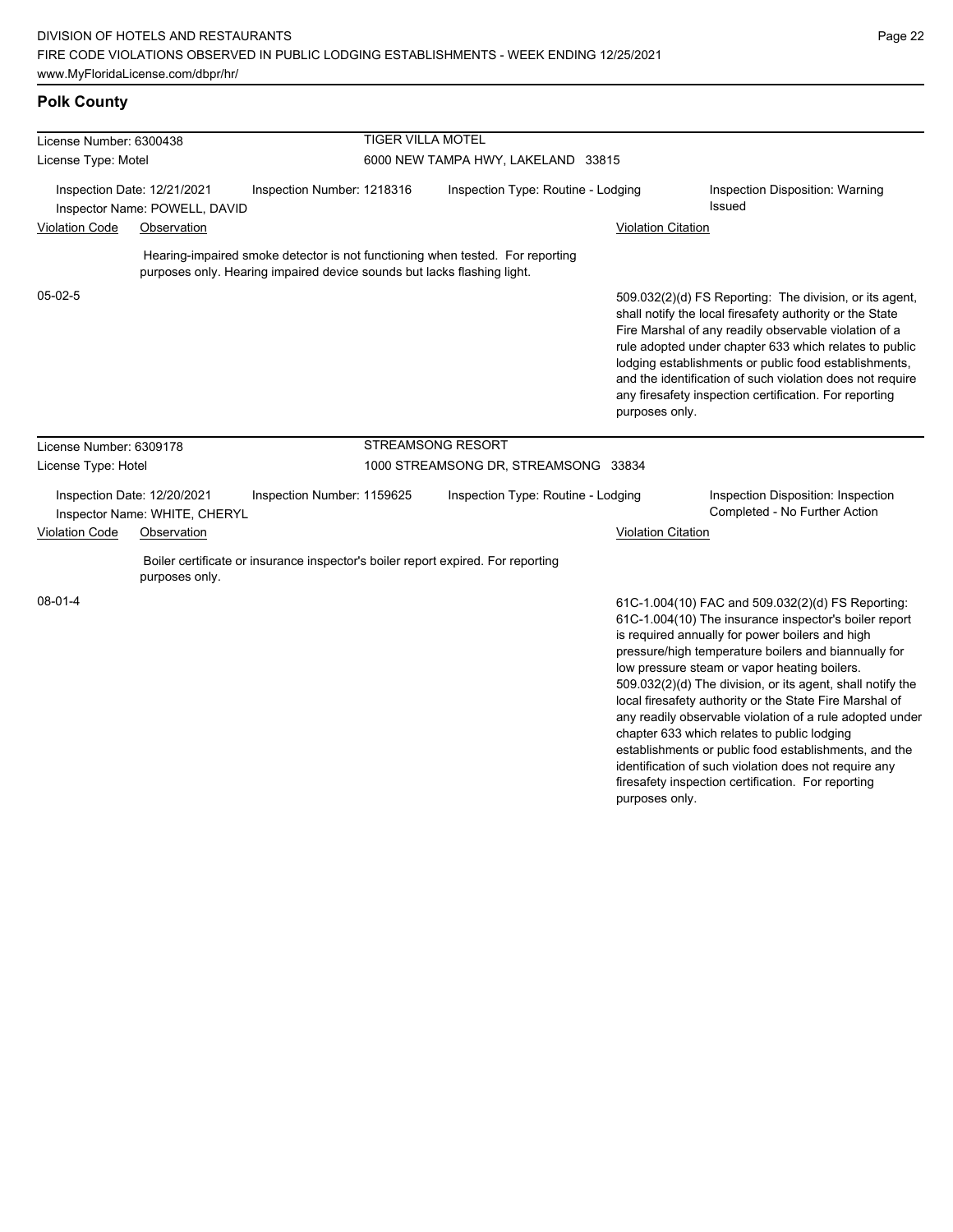| License Number: 6400067<br>License Type: Motel<br>Inspection Date: 12/21/2021<br>Inspector Name: BIAVA, GRANT |             | <b>ECONOMY INN</b>                                                                                                                                                              |                                    |                              |                                                                                                                                                                                                                                                                                                                                                                                                                        |
|---------------------------------------------------------------------------------------------------------------|-------------|---------------------------------------------------------------------------------------------------------------------------------------------------------------------------------|------------------------------------|------------------------------|------------------------------------------------------------------------------------------------------------------------------------------------------------------------------------------------------------------------------------------------------------------------------------------------------------------------------------------------------------------------------------------------------------------------|
|                                                                                                               |             |                                                                                                                                                                                 | 257 N HWY 17, PALATKA 32177        |                              |                                                                                                                                                                                                                                                                                                                                                                                                                        |
|                                                                                                               |             | Inspection Number: 1217818                                                                                                                                                      | Inspection Type: Routine - Lodging |                              | Inspection Disposition: Inspection<br>Completed - No Further Action                                                                                                                                                                                                                                                                                                                                                    |
| <b>Violation Code</b>                                                                                         | Observation |                                                                                                                                                                                 |                                    | <b>Violation Citation</b>    |                                                                                                                                                                                                                                                                                                                                                                                                                        |
|                                                                                                               |             | Portable fire extinguisher pressure gauge indicates the extinguisher is in need<br>of recharge. For reporting purposes only.<br>In water heater shed behind two story building. |                                    |                              |                                                                                                                                                                                                                                                                                                                                                                                                                        |
| $01-02-4$                                                                                                     |             |                                                                                                                                                                                 |                                    | For reporting purposes only. | 509.032(2)(d) FS Reporting: (d) The division, or its<br>agent, shall notify the local firesafety authority or the<br>State Fire Marshal of any readily observable violation of<br>a rule adopted under chapter 633 which relates to<br>public lodging establishments or public food<br>establishments, and the identification of such violation<br>does not require any firesafety inspection certification.           |
| $04 - 07 - 4$                                                                                                 |             |                                                                                                                                                                                 |                                    | purposes only.               | 509.032(2)(d) FS Reporting: The division, or its agent,<br>shall notify the local firesafety authority or the State<br>Fire Marshal of any readily observable violation of a<br>rule adopted under chapter 633 which relates to public<br>lodging establishments or public food establishments,<br>and the identification of such violation does not require<br>any firesafety inspection certification. For reporting |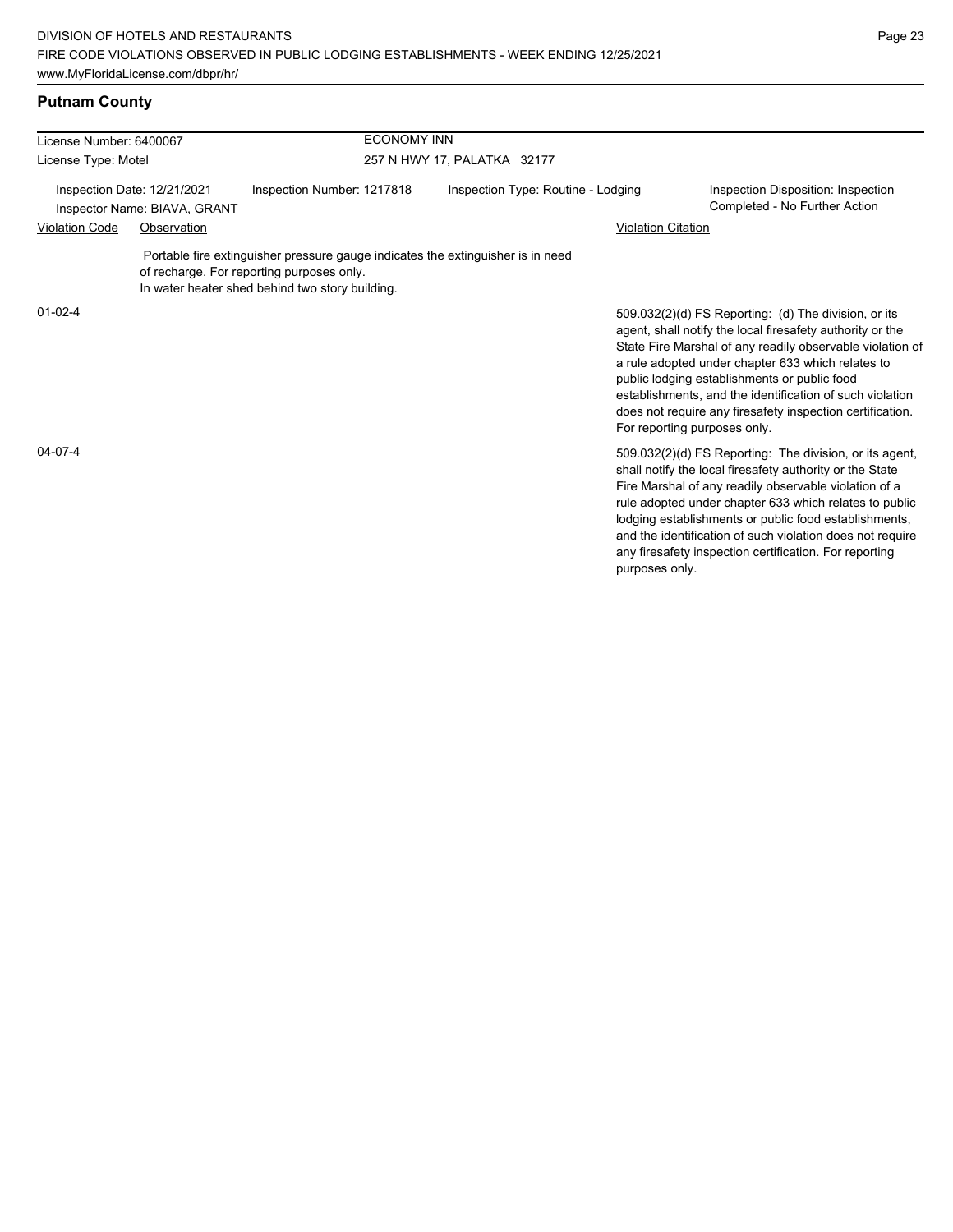# **Sarasota County**

| License Number: 6804811                                                                        |  |                                                                                | AMFP IV SAGE PALMER RANCH LLC      |                                                                                                                                                                                                                                                                                                                                                              |  |  |  |
|------------------------------------------------------------------------------------------------|--|--------------------------------------------------------------------------------|------------------------------------|--------------------------------------------------------------------------------------------------------------------------------------------------------------------------------------------------------------------------------------------------------------------------------------------------------------------------------------------------------------|--|--|--|
| License Type: Apartment                                                                        |  |                                                                                | 12501 HONORE AVE, SARASOTA 34238   |                                                                                                                                                                                                                                                                                                                                                              |  |  |  |
| Inspection Date: 12/21/2021<br>Inspector Name: CATTLEY, RAYMOND                                |  | Inspection Number: 1520202                                                     | Inspection Type: Routine - Lodging | Inspection Disposition: Warning<br>Issued                                                                                                                                                                                                                                                                                                                    |  |  |  |
| <b>Violation Code</b><br>Observation                                                           |  |                                                                                | <b>Violation Citation</b>          |                                                                                                                                                                                                                                                                                                                                                              |  |  |  |
|                                                                                                |  | Trouble/alarm light illuminated on the fire alarm control panel. For reporting |                                    |                                                                                                                                                                                                                                                                                                                                                              |  |  |  |
| purposes only. Observed trouble light on Honeywell Fire System control panel.<br>$04 - 01 - 4$ |  |                                                                                |                                    | 509.032(2)(d) FS Reporting: The division, or its agent,<br>shall notify the local firesafety authority or the State<br>Fire Marshal of any readily observable violation of a<br>rule adopted under chapter 633 which relates to public<br>lodging establishments or public food establishments,<br>and the identification of such violation does not require |  |  |  |

any firesafety inspection certification. For reporting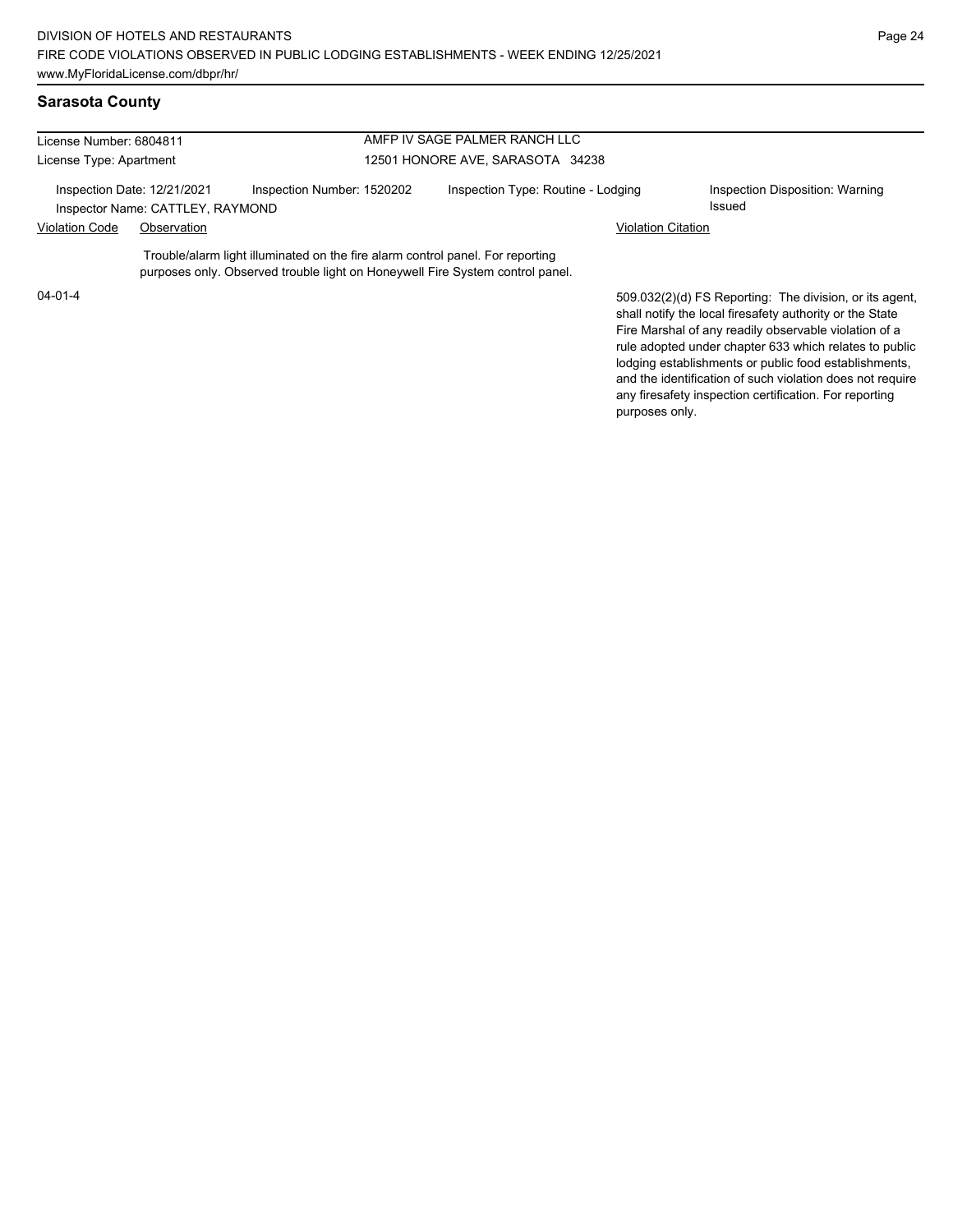# **Seminole County**

| License Number: 6900381<br>License Type: Motel                |                | OPAL HOTEL & SUITES                   |                                                                                  |                                    |  |                                                                                                                                                                                                                                                                                                                                                                                                                                                                                                                                                                                                                                                                                   |
|---------------------------------------------------------------|----------------|---------------------------------------|----------------------------------------------------------------------------------|------------------------------------|--|-----------------------------------------------------------------------------------------------------------------------------------------------------------------------------------------------------------------------------------------------------------------------------------------------------------------------------------------------------------------------------------------------------------------------------------------------------------------------------------------------------------------------------------------------------------------------------------------------------------------------------------------------------------------------------------|
|                                                               |                | 230 W SR 436, ALTAMONTE SPRINGS 32714 |                                                                                  |                                    |  |                                                                                                                                                                                                                                                                                                                                                                                                                                                                                                                                                                                                                                                                                   |
| Inspection Date: 12/20/2021<br>Inspector Name: MARTIN, LESLIE |                | Inspection Number: 1217714            |                                                                                  | Inspection Type: Routine - Lodging |  | Inspection Disposition: Inspection<br>Completed - No Further Action                                                                                                                                                                                                                                                                                                                                                                                                                                                                                                                                                                                                               |
| <b>Violation Code</b><br>Observation                          |                |                                       |                                                                                  | <b>Violation Citation</b>          |  |                                                                                                                                                                                                                                                                                                                                                                                                                                                                                                                                                                                                                                                                                   |
|                                                               | purposes only. |                                       | Boiler certificate or insurance inspector's boiler report expired. For reporting |                                    |  |                                                                                                                                                                                                                                                                                                                                                                                                                                                                                                                                                                                                                                                                                   |
| $08-01-4$                                                     |                |                                       |                                                                                  |                                    |  | 61C-1.004(10) FAC and 509.032(2)(d) FS Reporting:<br>61C-1.004(10) The insurance inspector's boiler report<br>is required annually for power boilers and high<br>pressure/high temperature boilers and biannually for<br>low pressure steam or vapor heating boilers.<br>509.032(2)(d) The division, or its agent, shall notify the<br>local firesafety authority or the State Fire Marshal of<br>any readily observable violation of a rule adopted under<br>chapter 633 which relates to public lodging<br>establishments or public food establishments, and the<br>identification of such violation does not require any<br>firesafety inspection certification. For reporting |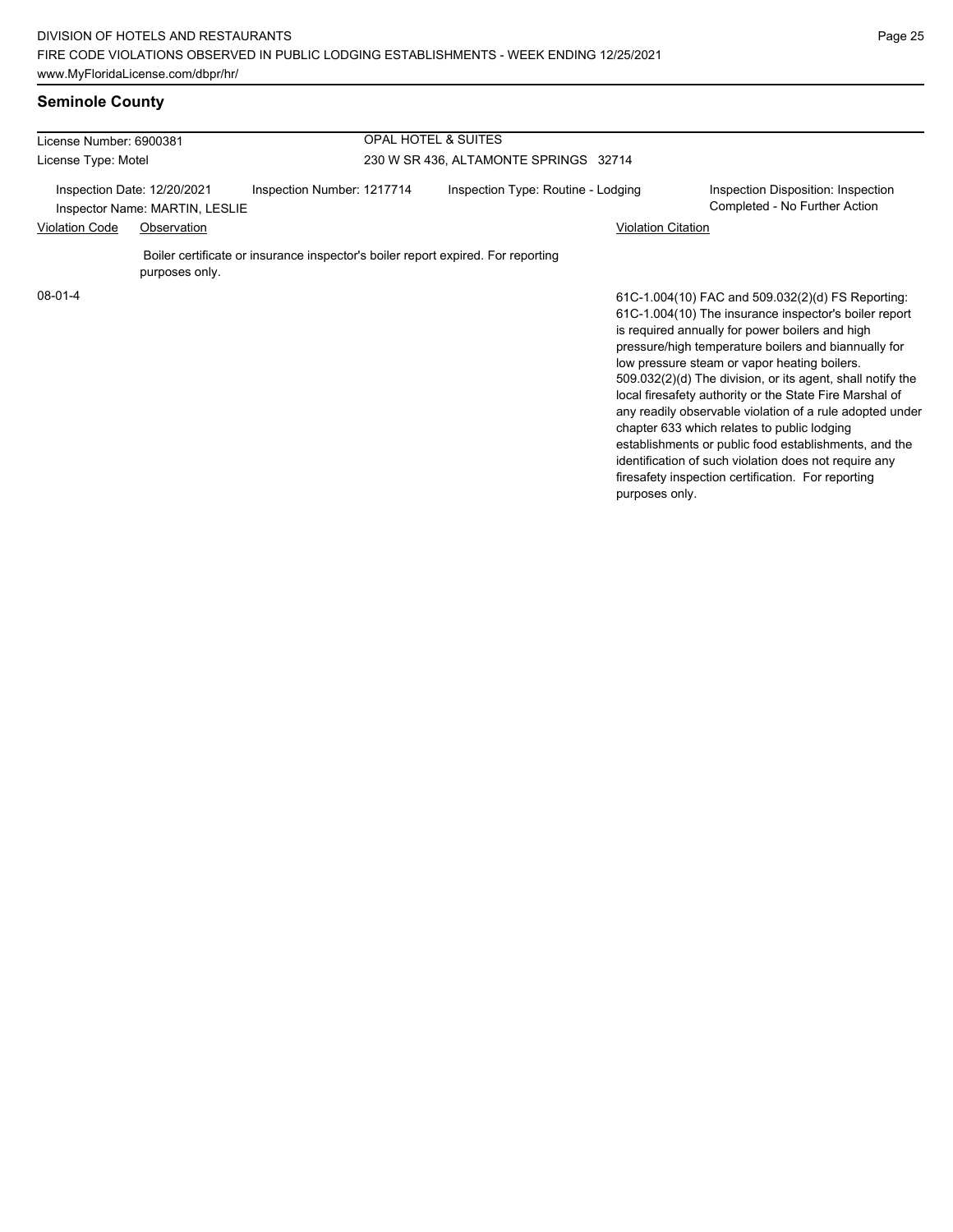# **St. Lucie County**

| License Number: 6600214                                        |             |                                                                                                                                        | MAYFLOWER SIX APARTMENTS INC         |                                                                                                                                                                                                                                                                                                                                                 |
|----------------------------------------------------------------|-------------|----------------------------------------------------------------------------------------------------------------------------------------|--------------------------------------|-------------------------------------------------------------------------------------------------------------------------------------------------------------------------------------------------------------------------------------------------------------------------------------------------------------------------------------------------|
| License Type: Apartment                                        |             |                                                                                                                                        | 1017 MAYFLOWER RD, FORT PIERCE 34950 |                                                                                                                                                                                                                                                                                                                                                 |
| Inspection Date: 12/22/2021<br>Inspector Name: HARROD, JESSICA |             | Inspection Number: 1521028                                                                                                             | Inspection Type: Routine - Lodging   | Inspection Disposition: Inspection<br>Completed - No Further Action                                                                                                                                                                                                                                                                             |
| <b>Violation Code</b>                                          | Observation |                                                                                                                                        | <b>Violation Citation</b>            |                                                                                                                                                                                                                                                                                                                                                 |
|                                                                |             | Portable fire extinguisher pressure gauge indicates the extinguisher is in need<br>of recharge. For reporting purposes only. Top floor |                                      |                                                                                                                                                                                                                                                                                                                                                 |
| $01 - 02 - 4$                                                  |             |                                                                                                                                        |                                      | 509.032(2)(d) FS Reporting: (d) The division, or its<br>agent, shall notify the local firesafety authority or the<br>State Fire Marshal of any readily observable violation of<br>a rule adopted under chapter 633 which relates to<br>public lodging establishments or public food<br>establishments, and the identification of such violation |

does not require any firesafety inspection certification.